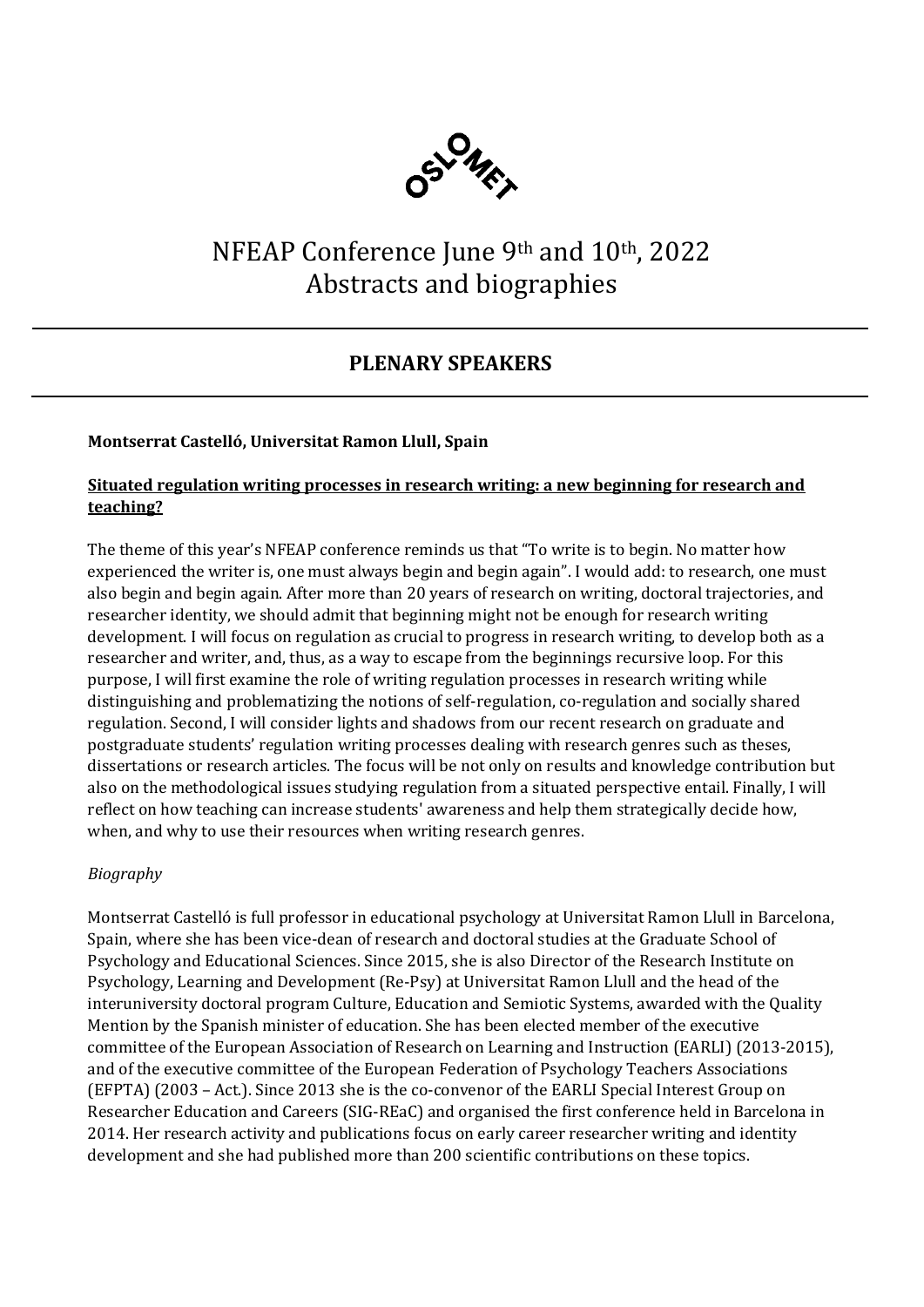### **Sharon McCulloch, University of Central Lancashire, UK**

#### **'I didn't really know what I was doing': Beginnings in EAP research**

In the field of EAP, practitioners and researchers have been described as two different groups (Davis, 2019). It has been pointed out that EAP operates "on the edge" of academia (Ding & Bruce, 2017) and, as such, lacks a publishing culture (Webster, 2021). However, this may be changing partly due to increased pressure to publish in higher education more broadly and partly due to an emerging sense of EAP as a legitimate discipline with its own theoretical knowledge base.

In this talk, I reflect on the reasons why it may be challenging for EAP practitioners to get started in scholarly publishing and what it means to be a 'novice' in academia. I share insights from a recent research project on early-career researchers' publishing endeavours. Finally, I also explore some of the opportunities and approaches available to EAP practitioners in making the transition from a teachingfocused identity to an academic one.

### *Biography*

Sharon McCulloch is Senior Lecturer in ESOL and Education at the University of Central Lancashire in the UK. She has taught EAP in the Czech Republic, Japan, and the UK. Her research interests lie in academic literacies and EAP, including both student writing and the writing done by professional academics. Recent publications have focused on early-career researchers' publication trajectories, the role of gender in academic publishing, and EAP in South Asia. She tweets as @samcculloch1

### **Julia Molinari, Open University, UK**

#### **A case of plus ça change …? Beginning again in EAP, 50 and 13 years on.**

The year 2022 marks two significant events in EAP, one is institutional, the other personal. Institutionally, it's BALEAP's 50th anniversary. Personally, it is the 13th year of my professional and intellectual journey as an EAP practitioner and scholar. Drawing on both institutional and personal UK-centric experiences, I reflect on where I see generative and fertile new beginnings for the field of EAP. Specifically, I share insights from nascent EAP scholarship (e.g. the New Perspectives for English for Academic Purposes series published by Bloomsbury Academic) that brings a fresh theoretical and practical gaze to the profession and to its vibrant international research community. These insights broaden the traditional knowledge base of EAP (which has been cognitive, linguistic, and genreoriented) to include social and philosophical theories that have the potential to nurture new imaginaries and directions, such as multimodal, multicultural and multilingual approaches to academic communication. Such perspectives serve to remind us that 'things can always be other than they are' because they afford examples, rationales and a licence for introducing change that may in turn lead to fruitful hopeful renewed beginnings in a post-pandemic 21st century EAP world.

### *Biography*

Julia Molinari is Lecturer in Professional Academic Communication in English (PACE) at the UK's Open University Graduate School for Research, Enterprise and Scholarship. Since 2008, her research and scholarship interests have brought into conversation the cognate fields of EAP, Composition Studies, Applied Linguistics, Sociolinguistics, Education, Philosophy and Sociology. Her fascination with academic communication culminated in a PhD (2019) on academic writing and an Open Access monograph on What Makes Writing Academic: Re-thinking Theory for Practice (Bloomsbury, 2022). She has taught EAP, academic literacies and research writing at several universities in Italy and the UK. She blogs @serenissimaj and at https://academicemergence.press/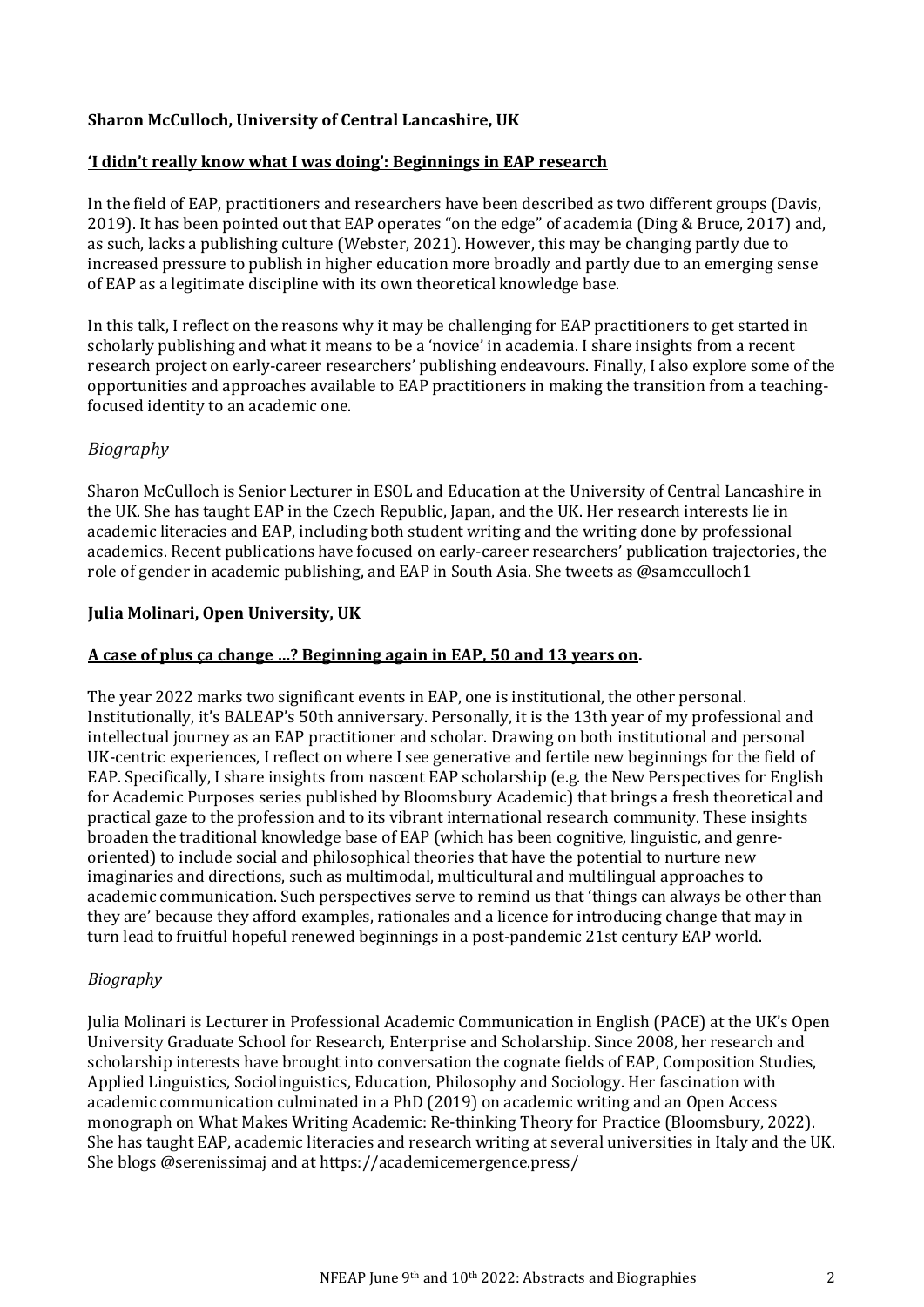## **SPEAKERS**

### **Hana Atcheson, Masaryk University, Czech Republic**

### **Searching for scholarly identity in academic writing for graduate students in visual arts and design**

Beginnings in academic careers are closely tied with finding scholarly identity. This paper will present results from questionnaires and interviews focused on target language education needs in English academic writing. The special focus is on understanding characteristics of writing style, genre-specific features of academic writing in specific academic disciplines that students enrolled in PhD programmes in audio-visual arts, industrial design and photography should be able to gain. These study programmes are relatively new at the tertiary level of education in the Czech Republic and their curricula have been built in compliance with the current trends in creative industry.

The collected data in questionnaires and interviews refer to some degree of discrepancy in subjective and objective language needs in academic and vocational writing for our students, namely in what students believe they need during their studies, what they believe will be needed in the future and what is expected from them in the future. The paper will discuss what language knowledge, genre awareness and what writing style is objectively required. Next, the survey results will be presented to show what students themselves declare about their academic writing needs. Finally, how to implement these findings into the writing programme in the EAP classes will be considered.

The main aim of the presentation is to provide a deeper insight into the actual process of finding scholarly identities. There are many challenges connected with the first publishing that our students in the art programs face in their first two or three years of a PhD program.

### *Biography*

Hana Atcheson is a guarantor of English curricula for Bc, MA and PhD study programmes in art design, audio-visual studies, marketing communications, at Faculty of Multimedia Communications in Zlín. Currently, she is also a PhD student with a specialisation in English teaching methodology at Masaryk University in Brno, Czech Republic.

### **Parichehr Afzali, Norwegian University of Science and Technology (NTNU), Norway**

### **A corpus-based comparative study of the first paragraph of argumentative texts written by Iranian and Norwegian learners of English**

Argumentation structure is culturally determined (Mauranen, 1993) and L2 learners may transfer schemata and social practices from their cultures (Connor, 2004). Some cultures encourage early presentation of assertive standpoints followed by for/against arguments, whereas others present it tentatively after considering different views (Mauranen, 1993). Studies indicate that Nordic students use an end-weighted structure (Evensen, 2002; Isaksson-Wikberg, 1999), however, little is known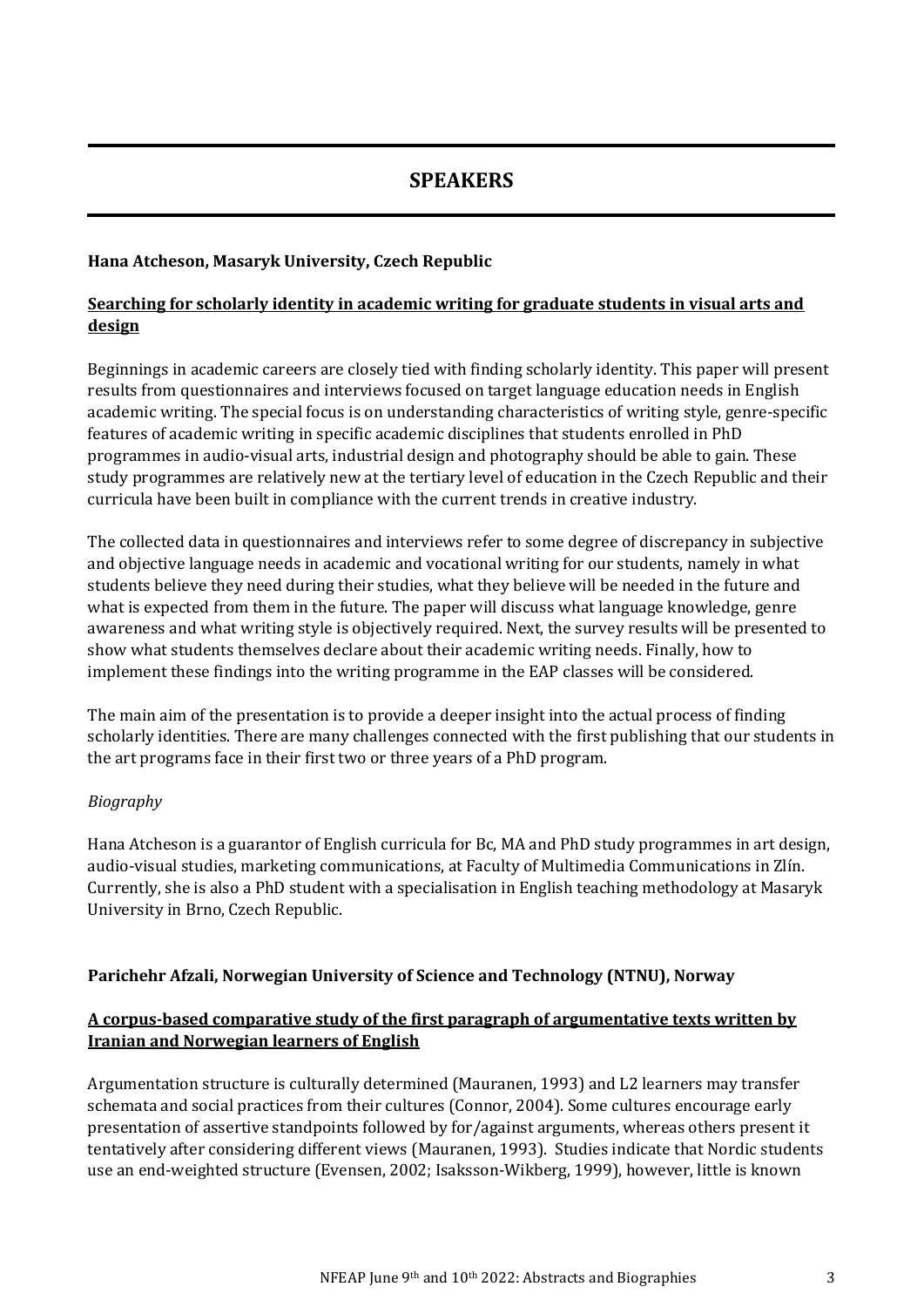about the typical argument structure of Iranian texts. This study aims at comparing Norwegian and Iranian writers of English and answers following questions: (1) Do the writers choose front/endweighted structure by mentioning the main standpoint at the beginning or the end of texts?, (2) Is the main standpoint mentioned explicitly or implicitly at the beginning?, and (3) if the standpoint is mentioned explicitly, which hedging/boosting devices are used to modify it?

An analysis has been done on 40 texts from Norwegian and Iranian sub-corpora of the International Corpus of Learner English (ICLE), written by university students majoring in language-related subjects. The organizational structure of advancing standpoints was analyzed as assertive speech acts according to Pragma-dialectics (Van Eemeren, 2015), and hedging/boosting devices were studied using Hyland (2010) model of metadiscourse.

The results of a pilot study indicates that Iranian students present explicit standpoints at the beginning of the text and support it further by providing arguments and refuting counterarguments, while Norwegians acknowledge different views towards the issue before stating a standpoint towards the end. In addition, a remarkable number of Norwegian students avoid taking a standpoint and use hedging and boosting devices to indicate that the issue is so complex that they cannot certainly make a standpoint. It seems that each group uses unique strategies to make a persuasive standpoint. This study aims at presenting the details of these patterns which may have been influenced by social and cultural practices.

### References

- Connor, U. (2004). Introduction. Contrastive rhetoric: Recent developments and relevance for English for academic purposes*. Journal of English for Academic Purposes*, 3(4), 271-276.
- Evensen, L. S. (2002). Convention from below: Negotiating interaction and culture in argumentative writing. *Written Communication*, 19(3), 382-413.
- Hyland, K. (2010). Metadiscourse: Mapping interactions in academic writing. *Nordic Journal of English Studies*, 9(2), 125-143.
- Isaksson-Wikberg, M. (1999). *Negotiated and Committed Argumentation. A Cross-Cultural Study of American and Finland-Swedish Student Writing.* PhD. thesis. Åbo, Finland: Åbo Akademi University Press.

Mauranen, A. (1993). *Cultural Differences in Academic Rhetoric: A Textlinguistic Study.* Peter Lang.

Van Eemeren, F. H. (2015). Reasonableness and effectiveness in argumentative discourse. *Argumentation library*, 27.

### *Biography*

Parichehr Afzali is a PhD candidate at NTNU who studies argumentative texts written by university students with different cultural backgrounds. The focus of the research is on the variety in their argumentative behaviors in search for meaningful rhetorical patterns in L2 English argumentative texts and the way these patterns are realized linguistically in different cultures.

### **Timothy Chapman (Goldsmiths, University of London, UK) and Neil Adam Tibbetts, (University of Bristol, UK)**

### **In-sessional EAP: New Beginnings?**

This paper addresses the conference theme by explicitly considering beginnings. We have been commissioned by Routledge to write a guide to in-sessional EAP (forthcoming) and in this process a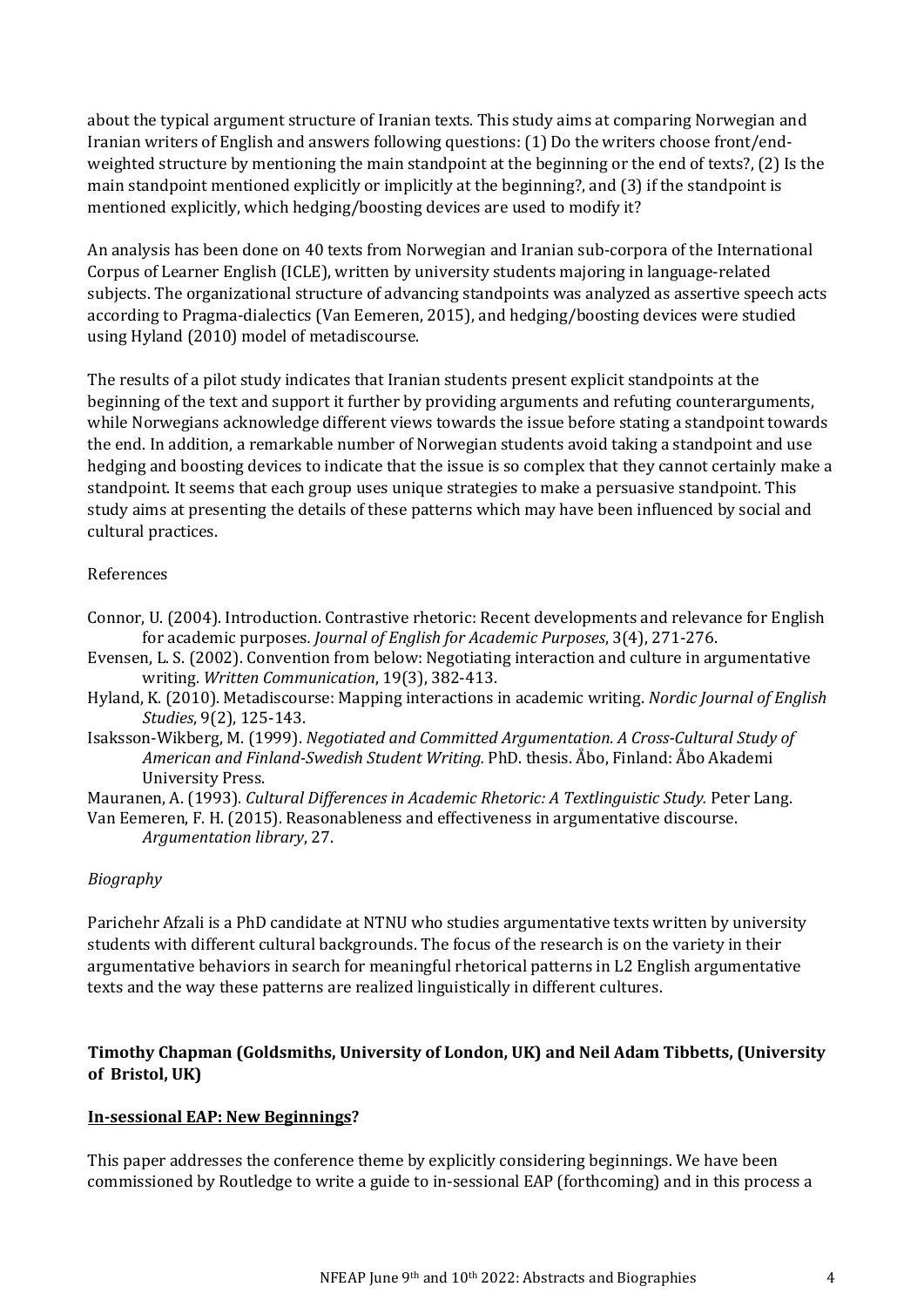number of beginnings have presented themselves. We will reflect upon our beginning as writers preparing a book for publication; the beginnings for students as they tentatively take steps within their discourse communities; and a beginning for practitioners moving away from pre-sessional to an in-sessional context.

In the process of researching the book, we have interviewed practitioners delivering in-sessionals in a wide range of contexts. It quickly became apparent how diverse this area of EAP can be, and thus challenging to write a guide. The paper will reflect on how we have had to adapt our existing writing experience accordingly.

This disorientation on our part perhaps mirrors the experience of students as they grapple with unfamiliar ways of knowing and doing. Attempting to build on strategies that have worked in other contexts, they may undergo fairly rapid changes in their learner identity. The paper will consider the role in-sessionals can play in enabling transition.

As our book is intended as a guide, a further beginning may be experienced by the practitioner as they move away from the defined learning outcomes, clear curriculum and assessments of pre-sessionals to a new beginning in the messier world of in-sessionals. Collaborating with peers and rapidly learning about disciplinary knowledge creation, its epistemologies and genres puts the practitioner on an unstable footing, but one that is less peripheral to the institution. It is here that EAP can be most visible and useful, aligning with wider initiatives and policies.

### *Biographies*

Timothy Chapman is a Senior Lecturer in EAP and Writing Development at Goldsmiths, University of London.

Neil Adam Tibbetts coordinates postgraduate in-sessional delivery at the University of Bristol.

Both have been commissioned to co-write A Guide to In-sessional EAP (Routledge, forthcoming).

### **Katrien L. B. Deroey, University of Luxembourg, Luxembourg**

### **A survey of EMI lecturer training programmes: content, delivery, ways forward**

This talk will provide insights into designing and delivering English Medium Instruction (EMI) lecturer training by surveying published initiatives worldwide (Deroey, 2021). Although EMI is not a recent phenomenon, many higher education institutions are only now beginning to organize specific support for EMI lecturers. EAP practitioners are often tasked with providing such support, since the perception commonly is that language is the main issue requiring improvement.

However, the efficient design and delivery of EMI lecturing training and support is a complex challenge. First, most literature highlights the need for pedagogical and communication training in addition to language work. Second the varied EMI context means training should be adapted to the local cultural, educational, linguistic and institutional contexts (Herington, 2020; Martinez & Fernandes, 2020; Tuomainen, 2018). Third, we need to be sensitive to lecturers' attitudes towards EMI and EMI training (Tsui, 2018). Fourth, there are practical considerations such as the timely provision of support (Guarda & Helm, 2017); promoting participation; facilitating learning transfer to lectures; and working with what are usually heterogeneous participant groups in terms of English proficiency,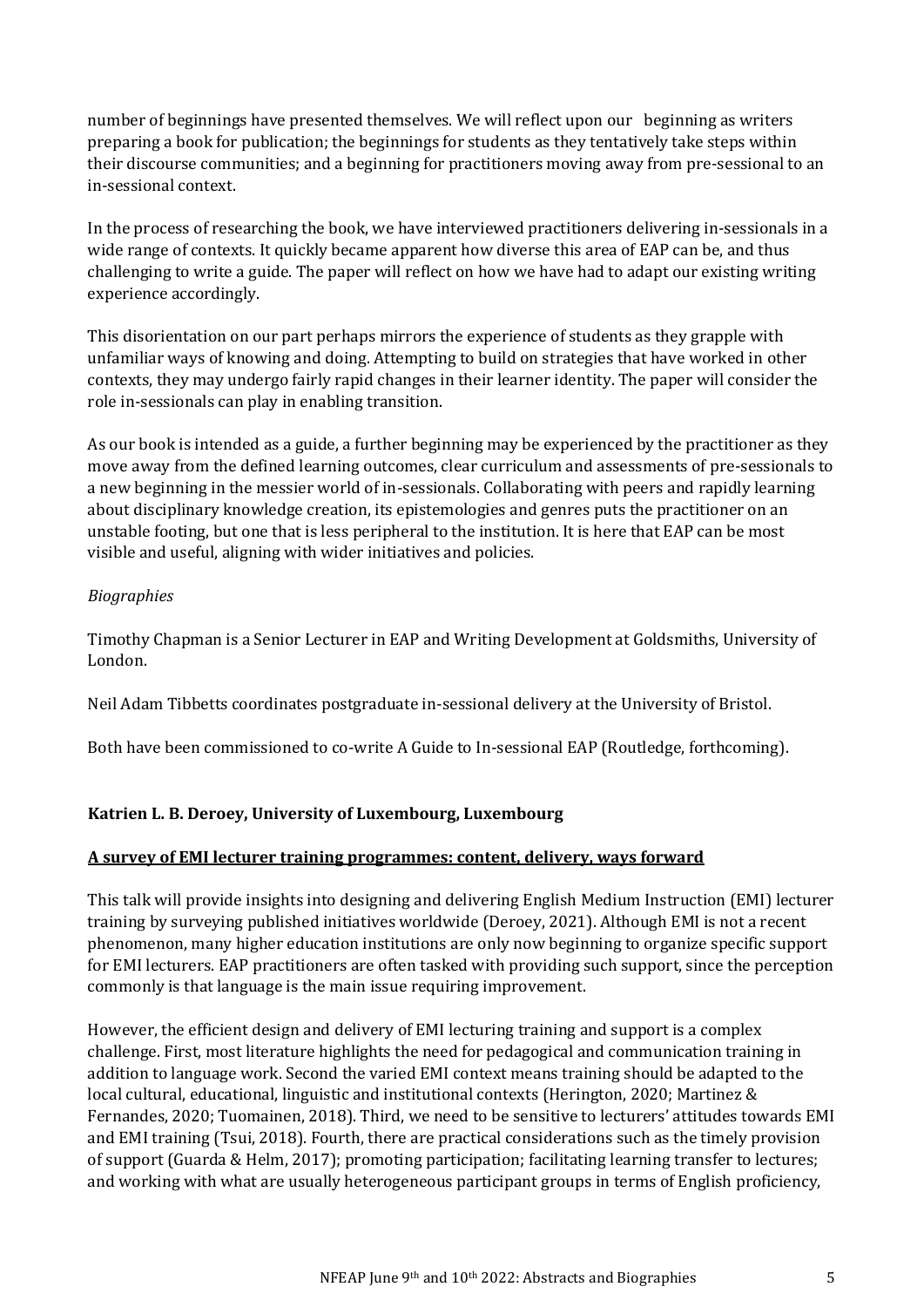(EMI) lecturing experience and discipline (Ball & Lindsay, 2013). Finally, the design of these programmes typically needs to happen with very limited institutional resources, few (if any) published materials and relatively little published research on lecture discourse and EMI lecturer training.

Having surveyed the main components, formats and work forms of the programmes, the conclusion highlights ways forward in EMI lecturer training that emerge from this analysis.

### References

- Ball, P., & Lindsay, D. (2013). Language demands and support for English-medium instruction in tertiary education. Learning from a specific context In A. Doiz, D. Lasagabaster, & J. M. Sierra (Eds.), *English-medium instruction at universities: Global challenges* (pp. 44-61). Multilingual Matters.
- Deroey, K. L. B. (2021). Lecturer training for English Medium Instruction: what and how? In B. D. Bond, A. & M. Evans (Ed.), *Innovation, exploration and transformation. Proceedings of the 2019 BALEAP Conference* (pp. 245-253). Garnet.
- Guarda, M., & Helm, F. (2017). A survey of lecturers' needs and feedback on EMI training. In K. Ackerley, M. Guarda, & F. Helm (Eds.), *Sharing perspectives on English-medium instruction* (pp. 167-194). Peter Lang.
- Herington, R. (2020). Observation as a tool to facilitate the professional development of teaching faculty involved in English as a Medium of Instruction: trainer and trainee perspectives. In M. L. Carrió-Pasto (Ed.), *Internationalising Learning in Higher Education* (pp. 65-82). IGI Global.
- Martinez, R., & Fernandes, K. (2020). Development of a teacher training course for English medium instruction for higher education professors in Brazil. In M. Del Mar Sánchez-Pérez (Ed.), *Teacher Training for English-Medium Instruction in Higher Education* (pp. 125-152). IGI Global.
- Tuomainen, S. (2018). Supporting non-native university lecturers with English-medium instruction. *Journal of Applied Research in Higher Education*, *10*(3), 230-242.

### *Biography*

Katrien Deroey is an Assistant Professor in Applied Linguistics and Language Teaching at the University of Luxembourg. As a corpus linguist and EAP practitioner, her main research interests are lecture discourse and lecturer training for English Medium Instruction. Her PhD analysed the ways in which lecturers signal (less) important points.

### **Claudia Doroholschi, Loredana Bercuci and Mădălina Chitez, West University of Timișoara, Romania**

### **"This topic piqued my interest": Self-reference and identity in BA thesis writing**

As Ivanic and Camps (2001) show, "writing always conveys a representation of the self of the writer" (p. 5), and thus always encodes the identity of the author, which connects to, and occasionally comes in conflict with, discoursal identities acceptable in a certain communication situation. Constructing this discoursal self may be challenging to novice academic writers, as they have to negotiate unfamiliar genres and may not be fully aware of what is expected by the particular discourse community they are addressing (Hyland 2002). One aspect that is particularly problematic for learners of English is authorial self-mention, with novice writers having tendency to use the first person more than experienced students (e.g. McCrostie 2008, Çandarlı et al. 2015).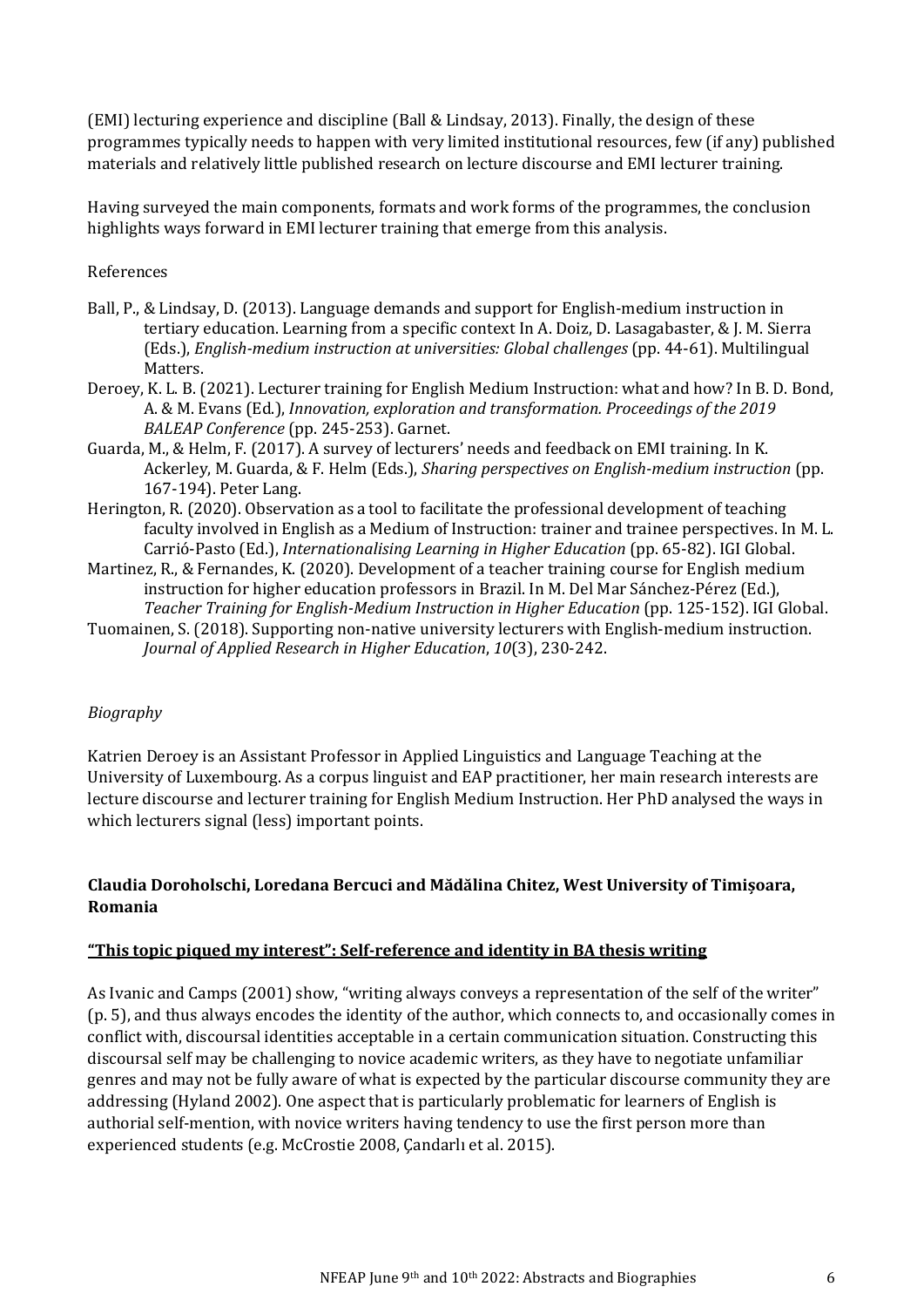In this paper, we analyse authorial self-presentation in a corpus of 68 Bachelor theses by L1 and L2 students in several disciplines (Philology, Economics, Computer Science, and Political Science). The theses are part of the ROGER bilingual learner corpus that can be accessed freely via a corpus query interface (Chitez et al, 2021). Using corpus specific methods, such as WordList and Collocation extraction, we identify salient self-reference patterns used by the Romanian students in their mother tongue and L2 English. First person personal and possessive pronouns are used as primary linguistic self-referencing prompts for corpus searches and frequency lists. Additional features that contribute to the reinforcement or, contrarily, to the attenuation of authorial voice in writing (e.g. passive voice constructions) are also identified. Next, we discuss the pedagogical implications of our findings and argue for the benefits of explicit teaching of elements related to self-presentation to enable students to control the discoursal identity they are projecting through their writing. References

- Çandarlı, D., Bayyurt, Y., & Martı, L. (2015). Authorial presence in L1 and L2 novice academic writing: Cross-linguistic and cross-cultural perspectives. Journal of English for Academic Purposes, 20, 192–202.
- Chitez, M., Bercuci, L., Dincă, A., Rogobete, R., & Csürös, K. (2021). Corpus of Romanian Academic Genres (ROGER). Roger-corpus.org. Retrieved March 10th, 2022,from [https://roger](https://roger-/)corpus.org/.
- McCrostie, J. (2008). Writer visibility in EFL learner academic writing: a corpus-based study. ICAME Journal, 32, 97e114.
- Hyland, K. (2002). Authority and invisibility authorial identity in academic writing. Journal of Pragmatics, 34, 8, 1091.
- Ivanic, R., & Camps, D. (2001). I am how I sound. Voice as self-representation in L2 writing. Journal of Second Language Writing, 10, 3-33.

### *Biographies*

Claudia Ioana Doroholschi is a lecturer at the West University of Timișoara, where she teaches literature and academic writing. She is coordinator of the Centre for Academic and Professional Writing at the Faculty of Letters, West University of Timișoara, and has been involved in research regarding writing practices and the teaching of writing in Romania.

Loredana Bercuci is a junior researcher at the Department of Modern Languages of the West University of Timișoara in Romania, where she also teaches English for Specific Purposes in the Political Science Department, as well as Applied Linguistics and American cultural history in the English Department.

Mădălina Chitez is a Senior Researcher in Applied Corpus Linguistics at the West University of Timisoara, Romania and the director of the Centre for Corpus Related Digital Approaches to Humanities (CODHUS). She conducts research in the area of corpus related academic writing, digital humanities and computer‑assisted language learning Her current project, ROGER, aims at identifying salient linguistic and rhetoric features of Romanian student academic writing, from a Romanian‑English contrastive perspective, with the help of a bilingual comparable corpus of student texts.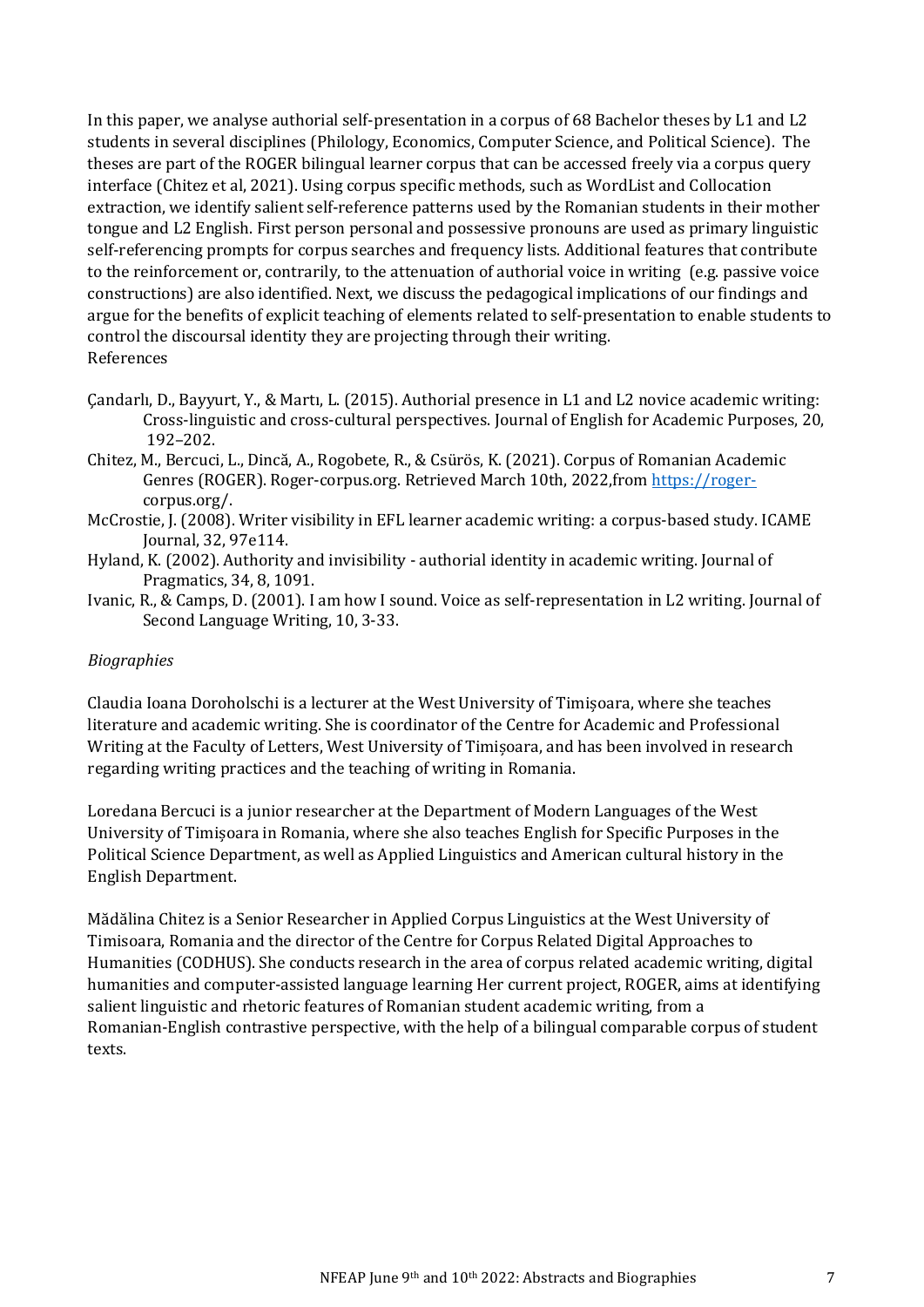### **Malgorzata Drewniokm University of Lincoln, UK**

#### **Designing multiple EAP modules for brand new courses**

New beginnings come in cycles. Often established units or established modules/courses get revamped, to start again. In early 2022 University of Lincoln, UK launched its International College, thus transforming an existing English Language Centre into a new, bigger unit. The new college has taken over existing provision of pre-sessional and in-sessional courses, and has been developing new degree preparation courses – International Foundation, International Year One, and Pre-Masters.

In this paper, I would like to reflect on my experience so far and share the challenges faced along the way. In preparation for the running of the new courses, I have been designing 6 different EAP modules, credited and embedded in the respective programmes. I will discuss the process and decision-making when it comes to the curriculum and assessment. I will also show how I have been working with the subject-specific academics to align and tailor my modules to work within a specific pathway.

Designing new courses and modules from scratch comes with a set of challenges, but it also provides a certain degree of freedom, and allows (given time and space) to design with real purpose. Therefore, in my paper, I would also like to discuss the benefits of starting from scratch, the benefits of having this freedom.

#### References

Guardado, M. and Light, Justine (2020). Curriculum Development in English for Academic Purposes. Palgrave Macmillan.

Woodrow, L. (2018). Introducing Course Design for English for Specific Purposes. Routledge.

Bond, B. (2020). Making Language Visible in the University. English for Academic Purposes and Internationalisation. Multilingual Matters.

### *Biography*

Malgorzata (Gosia) Drewniok has a PhD in Linguistics from Lancaster University, UK. She has worked at various UK universities. In 2019 she joined University of Lincoln, UK as the In-sessional Programme Manager, and is now the Head of the International College at Lincoln, which offers in-sessional, presessional, and degree preparation courses. She is a qualified EFL teacher, and is research active, with interests in the language of popular culture.

### **Kerith George-Briant and Amy Aisha Brown, Abertay University, UK**

### **You're asking them to do what? Rethinking our approach to genre when embedding academic literacy in the disciplines**

As practitioners, it is easy to take comfort in what we 'know' about genre. We might, for instance, use our understanding of moves to teach students about differences between essays and reports. Similarly, we might use our understanding of differences between a "research paper" in one discipline versus its namesake in another to target instruction to specific groups of students. Nonetheless, even if we take into account differences across disciplines, focussing too much on what we know about genres can prevent us from remembering that they are not fixed, but in a constant state of flux (Threadgold, 1989). In our own context, we see this flux as lecturers creatively reimagine genres for their own local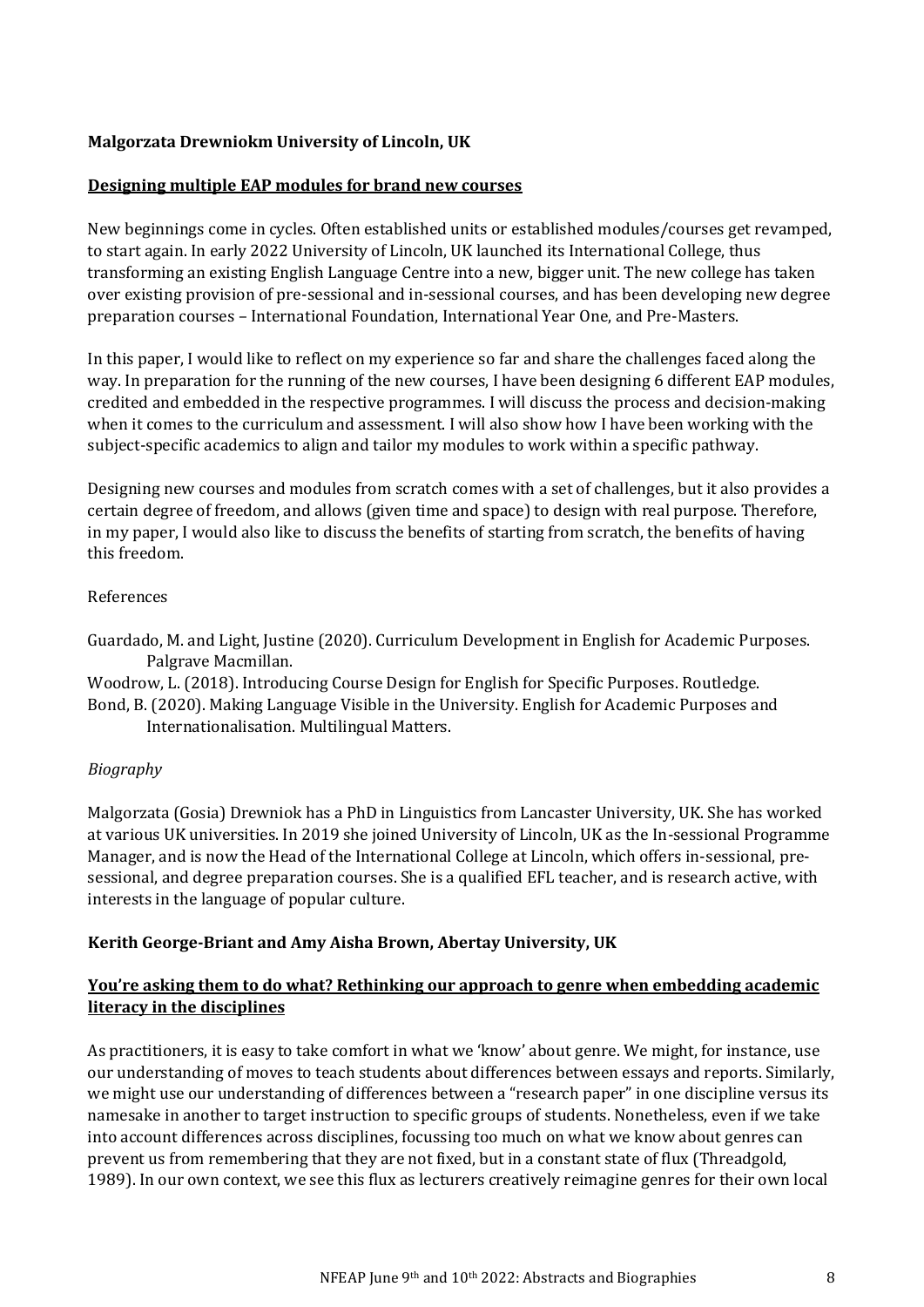needs, challenging our genre expectations at every turn. When embedding academic literacies into the disciplines, therefore, we argue that we serve students better by unlearning what we know (or at least heavily critiquing it!) and continually beginning our understanding of local conceptions of genre anew. Using examples from our own practice, we will present the framework we use for reappraising genre in our local context when designing embedded workshops inspired by Swales' (2019) suggestion that 'we can and should aim for an insider "emic" approach'. We suggest that this approach to continual (re)investigation of local genre expectations has implications for those working in EAP and beyond.

#### References

Swales, J.M. (2019) 'The futures of EAP genre studies: A personal viewpoint', Journal of English for Academic Purposes, 38, pp.75-82. https://doi.org/10.1016/j.jeap.2019.01.003 Threadgold, T. (1989) 'Talking about genre: Ideologies and incompatible discourses', Cultural Studies, 3(1), pp. 101-127. https://doi.org/10.1080/09502388900490071

#### *Biographies*

Kerith is a Learner Development Advisor at Abertay University, Scotland. Her background is in TESOL, and she is interested in creating equity in the classroom and helping support students as they negotiate local expectations of academic writing.

Amy Aisha is a Learner Development Advisor at Abertay University, Scotland. She has a background in applied linguistics and used that to pursue her interests in supporting students, especially those from diverse backgrounds, to skillfully use and manipulate language to their own ends.

#### **Patricia Lorena Bustos González, Universidad de Los Andes, Colombia**

#### **Assessing Critical Reading Skills in EAP**

Critical Reading is considered to be essential in the development of academic skills as it support listening, speaking and writing. In that sense, how it is assessed is also relevant as reading involves an internal cognitive process in the brain. The specific vocabulary and language structure choicesthat a person makes are necessary to understand the different selections when reading a text, in this case an academic text, involve great analysis and understanding of the context of each reading. Hence, the form how specific academic reading skills are assessed in the classroom is aspect of great concern for the academia. Some relevant aspects related to academic reading will be presented. Then, a description of an undergraduate course on Academic Reading at a university in Colombia will be provided, with a brief description of the skills that are expected students develop at the end of the course. A major emphasis will be given to skills that require more analysis such as identifying patterns of text organization, identifying inferences, identifying main arguments, identifying the author's purpose and the tone of the text. Afterwards, some examples of how these skills can be assessed and the possible problems in item development will be presented. Academic Reading is a work in progress as many times different concepts arise, new words are used while others are left behind, and readers have to understand those changes and the people who are involved in reading need to be in the front line analyzing those changes and share them with their students, so it always faces new beginnings for writers, researchers and the general audience.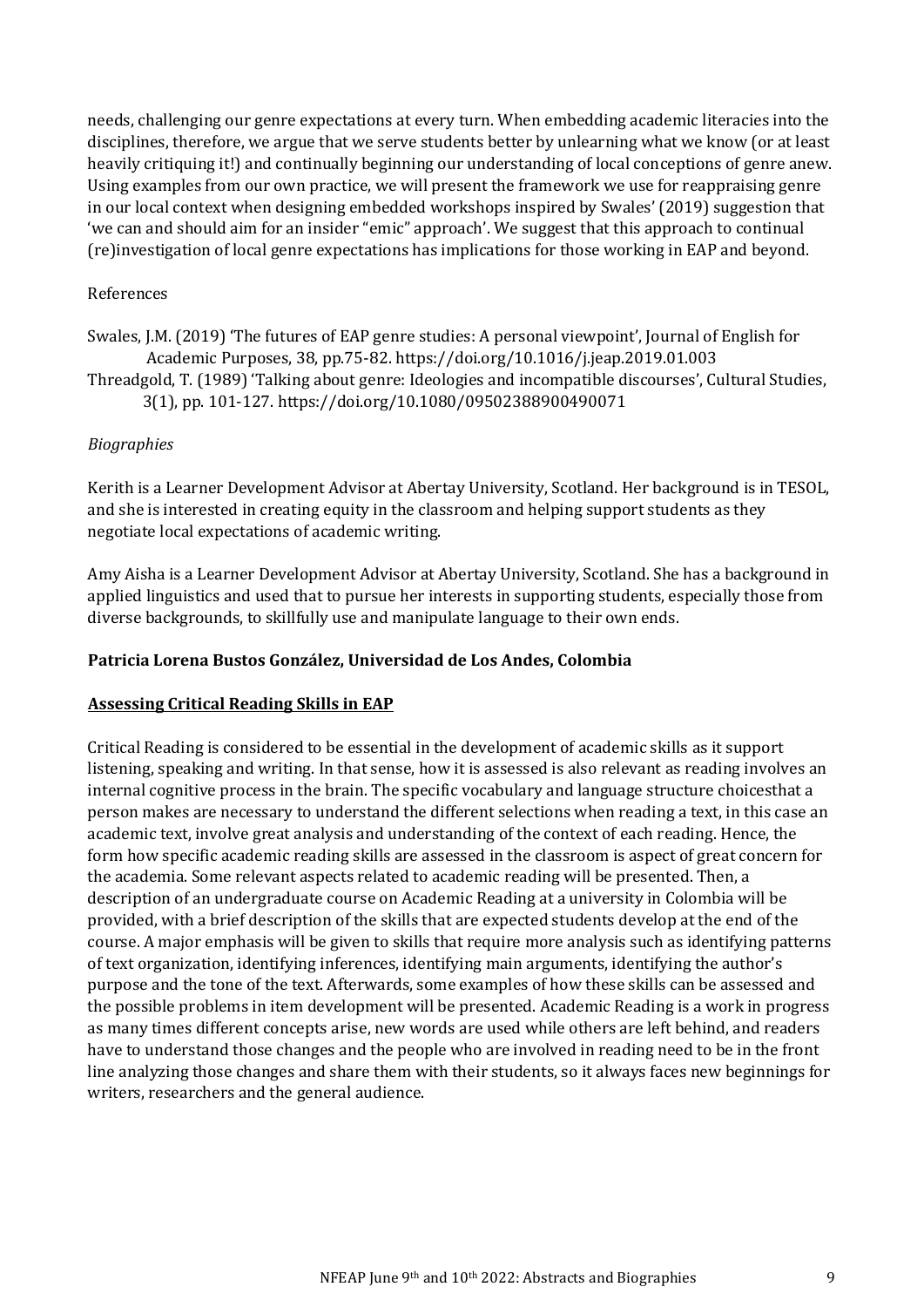### *Biography*

Lorena Bustos is a Lecturer in EAP at Universidad de Los Andes, Colombia. She is also a language assessment specialist who works with the Colombian Institute for the Promotion of Higher Education (ICFES). She holds an MA in Language Testing and Assessment. She has been an ELT consultant for Cambridge Language Assessment and the British Council. She has developed different learning materials for EAP students in higher education. She is passionate about assessment development, academic reading matters, and cultural aspects in ELT.

### **Takeshi Kamijo, Ritsumeikan University, Japan**

### **L2 postgraduate students' task representations and emergent academic identities in evidencebased argumentative essay writing**

In writing evidence-based argumentative essays, L2 postgraduate students must be aware of their audience, objectives, and strategies to engage with the work of academic researchers. They must critically review the literature, identify relevant academic sources, and use them to construct arguments in academic debate. The explicit representation of evidence-based arguments at the beginning stage of the task, developed through planning, literature review, and the evaluation of academic sources, is essential to a successful essay (Wingate, 2006, 2012). Many previous studies on the subject, however, investigated the L2 postgraduate students' representations of audience members (e.g., course tutors), writing practices (e.g., citing and referencing), and the use of writing strategies (Harwood & Petric 2012; Negretti, 2017; Petric, 2012; Petric & Harwood, 2013); their representations of reading-to-write practice to plan and evaluate relevant sources for argument building in academic debate remain unexplored.

The present study examined six L2 postgraduate students' task representations by investigating the process of planning, the critical evaluation of academic sources, and argument construction for an MA module assignment at a UK university, using two in-depth interviews. The thematic analysis of Braun and Clarke (2006) was applied using cognitive and sociocultural perspectives. The results revealed that the two most successful L2 postgraduate learners gained an awareness of the role of a critical literature review, as they had planned their essays to establish their own positions within the academic debate and identified academic sources via review articles. As they critically evaluated the existing literature, they became more adept at participating in academic debate with engagement by employing evidence to support their own arguments. Their explicit initial task representations and emergent academic identities helped these students integrate the use of academic sources and argument construction in their essays.

### *Biography*

Takeshi Kamijo is currently a professor at the College of Business Administration, Ritsumeikan University, Japan. His research interests include English for Academic Purposes, reading and writing strategies, sociocultural theory and learner development, classroom research, and language testing and assessment.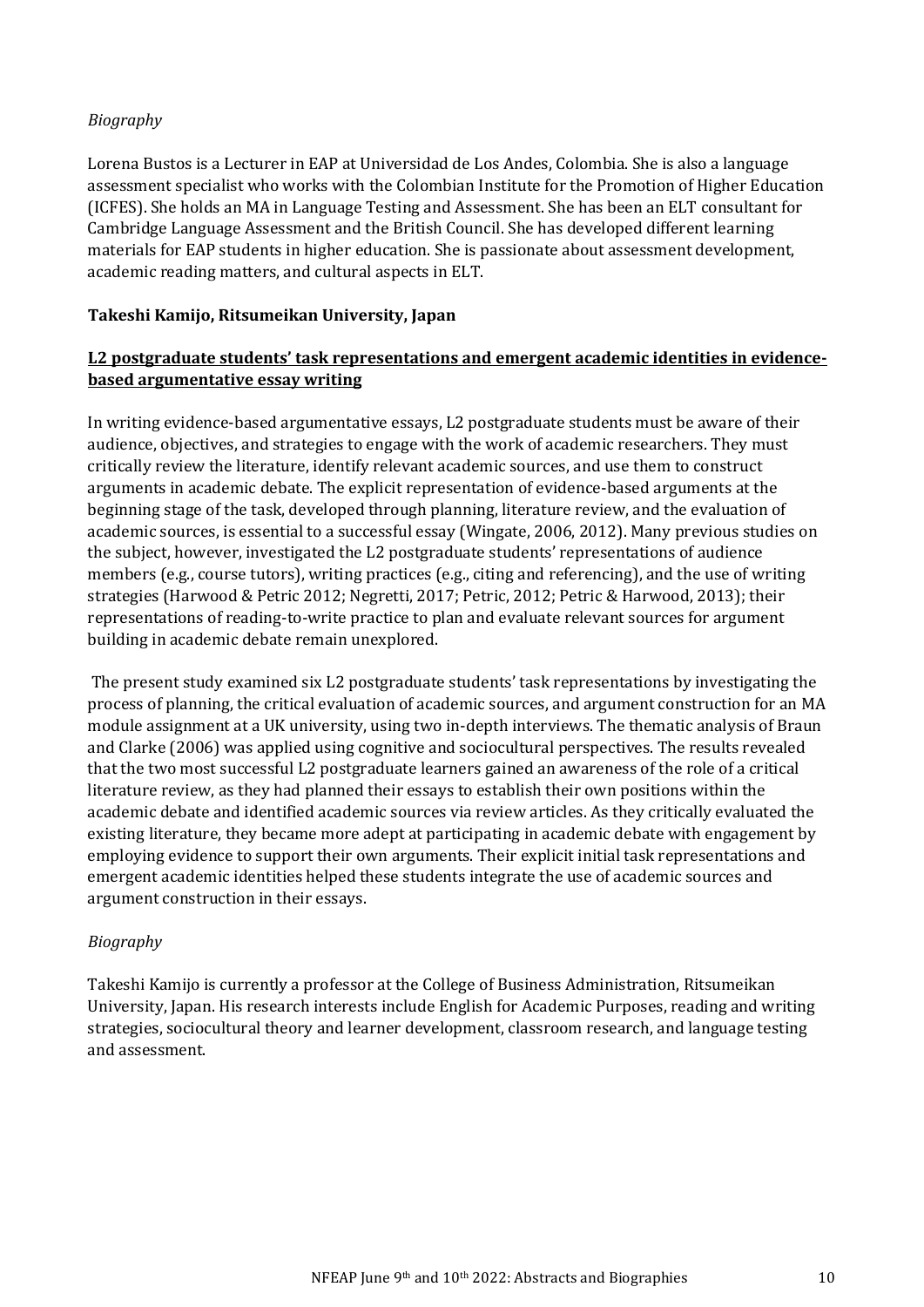### **Kashmir Kaur (University of Leeds, UK) and Jenny Skipp (Trier University, Germany, and University of Luxembourg)**

### **Making space to foster interdisciplinarity in EAP**

Increasingly, universities are placing collaboration and interdisciplinarity at the heart of their mission statements (Bridle et al., 2013). While some disciplines have a tradition of interdisciplinarity, for many students, postgraduate studies represent the beginning of an academic career that requires interdisciplinary thinking, working practices or relationships. Whilst interdisciplinarity has begun to be integrated into graduate education; research projects and funding; and conferences and workshops, Brooks-Gillies et al. (2020) have found this formalised approach can be problematic, with some disciplines assuming dominance. They call for 'space' to be made separate from programmatic and institutionalised places, recognising the Writing Centre as one such space and the EAP programme another. Brodin and Avery (2020) found positive results for doctoral students immersed in purposefully convened multidisciplinary learning environments, suggesting that if the future shape of academia is interdisciplinary, attention needs to be paid to how to foster these environments.

This talk contends EAP could play a role in establishing such environments. It will share two examples of praxis to show how EAP could help postgraduates beginning their academic careers to engage with interdisciplinarity. Firstly, it will highlight a cross-border project on native-speakerism which had criticality (Davies and Barnett, 2015) at its heart by means of 'thick critical thinking' (Wendland et al., 2015). It will also briefly touch on how embedding Critical EAP (Benesch, 2001) into an EAP programme has potential for encouraging an interdisciplinary environment. Secondly, it will reflect on the work and evaluations of multidisciplinary peer review groups on a writing for publication course to demonstrate how such groups can encourage discipline empathy and academic identity crucial for future interdisciplinary careers.

The talk culminates in advocating for separate spaces, or at least space within the EAP curriculum, to foster criticality, reflection, and practices that can lay the foundations for an interdisciplinary future.

### References

- Benesch, S. (2001) Critical English for Academic Purposes: Theory, Politics, and Practice. London: Lawrence Erlbaum Associates.
- Bridle, H., Vrieling, A., Cardillo, M., Araya, Y., Hinojosa, L., (2013) Preparing for an Interdisciplinary Future: A Perspective from Early-Career Researchers, Futures, 53. pp. 22-32.
- Brodin, E. and Avery, H., (2020) Cross-Disciplinary Collaboration and Scholarly Independence in Multidisciplinary Learning Environments at Doctoral Level and Beyond, Minerva, 58, pp. 409- 433.
- Brooks-Gillies, M., Garcia, E., Mathey, K., (2020) Making do by making Space: Multidisciplinary Graduate Writing Groups and Spaces alongside Programmatic and Institutional Places, in M. Brooks-Gillies, E. G. Garcia, S. H. Kim, K. Manthey, & T. G. Smith (Eds.), Graduate Writing Across the Disciplines: Identifying, Teaching, and Supporting, University Press of Colorado, pp. 191– 209, https://doi.org/10.37514/ATD-B.2020.0407.2.08.
- Davies, M. & Barnett, R. eds. (2015) The Palgrave Handbook of Critical Thinking in Higher Education. New York: Palgrave Macmillan US.
- Wendland, M.W., Robinson, C. and Williams, P.A. (2015) Thick Critical Thinking: Toward a New Classroom Pedagogy. In Davies, M. & Barnett, R. eds. 2015. The Palgrave Handbook of Critical Thinking in Higher Education. New York: Palgrave Macmillan US, pp. 153-168.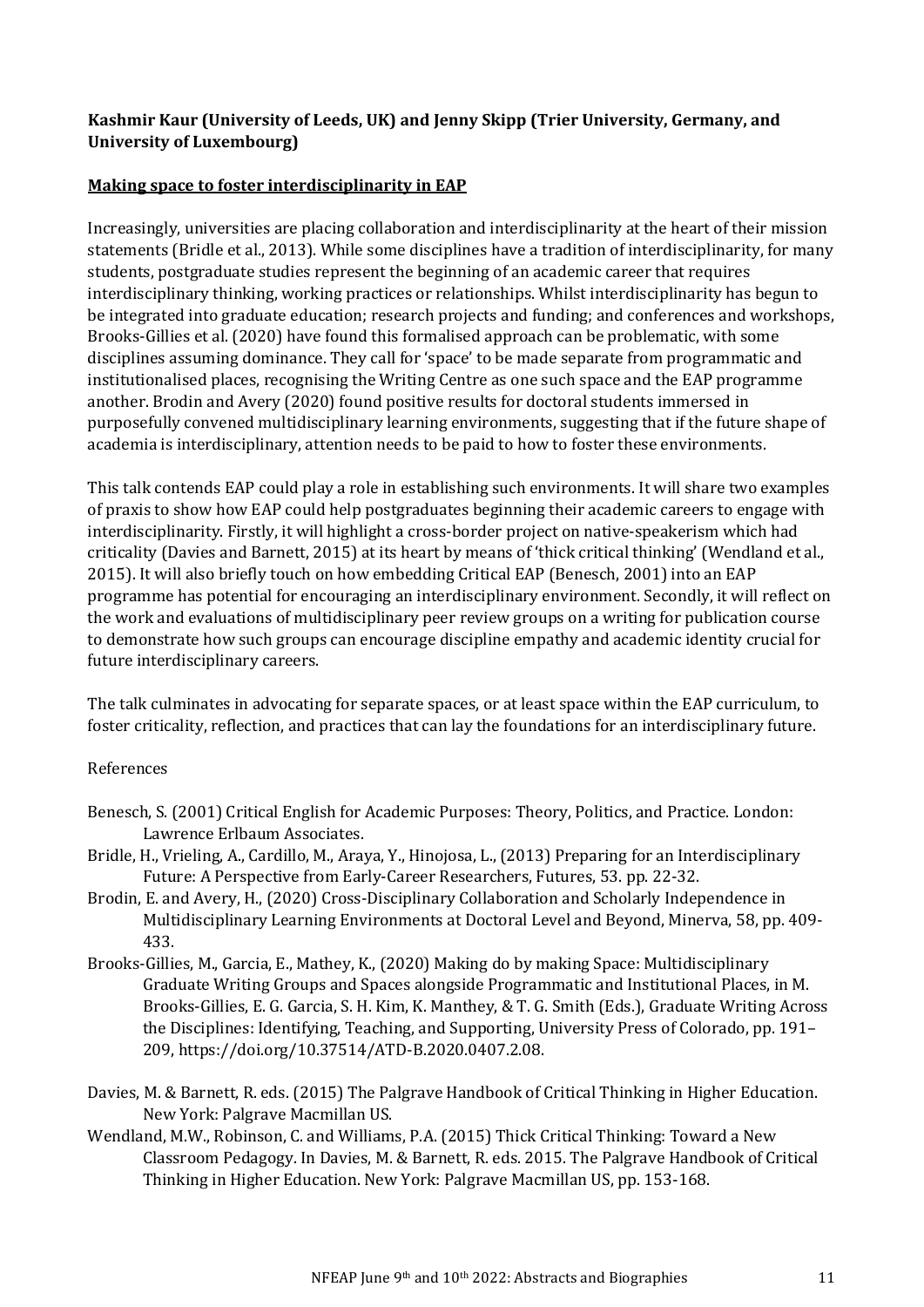### *Biographies*

Kashmir Kaur is a Lecturer in English for Academic Purposes at the University of Leeds where she currently teaches on the EAP Pre-sessional PGR and Language for Engineering programmes. Her scholarship interests intersect student identity and internationalisation including Critical EAP, 'decolonising' the curriculum and 'criticality' in higher education.

Jenny Skipp is a Senior Lecturer in the English Department at Trier University, Germany and an adjunct teacher for the University of Luxembourg Language Centre. Her research focuses on doctoral EAP. Jennifer was awarded her Ph.D by the University of Leeds and has previously worked at the University of Salzburg.

### **Baraa Khuder, Anthony Norman and Andreas Eriksson (Chalmers University of Technology, Sweden)**

### **Academic socialization into a research academic community: A text history study of BSc collaborative thesis writing**

Academic socialization of students into an academic community is an important complex process where students are at the intersection between being and becoming (Kobayashi et al., 2017). Of paramount importance to this process is the role of different actors in students' academic network (e.g., supervisors, peers, EAP tutors). Drawing on Academic Literacies (Lea & Street, 1998) and Communities of Practice (Wenger, 1998), we investigate how STEM students are socialized into the research community by their group members, supervisors, and EAP tutors while collaboratively writing their BSc thesis, which constitutes a beginning into conducting and leading research. We present two Text Histories, which consist of multiple drafts, feedback comments, and repeated interviews with the students, and their supervisors and EAP tutors over six months (i.e., the time it took the students to write their BSc theses). More specifically, we look into feedback comments and how students negotiated peers', supervisors', and EAP tutors' interventions via episodes of uptake, rejection, and reformulation. Our preliminary findings show that the engineering students in this study find it problematic to negotiate the uncertainty their supervisors introduce to their texts, by for example hedging some of their statements. Longitudinal data revealed, nevertheless, that some students were able to not only take on this feedback but also to re-voice their supervisors' uncertainty in their own writing and negotiations about writing. Additional findings show that although some group members performed their assigned tasks, academic socialization into the research community was hindered by their future imagined communities (Kanno & Norton, 2003) where their future plans of doing academic writing impacted on their perceptions of entering a research academic community. We conclude with pedagogical implications on the importance of understanding the challenges students face when taking up, rejecting, and reformulating authoritative and peer feedback and how to better facilitate this process.

### *Biographies*

Baraa Khuder is a post-doctoral researcher at Chalmers University of Technology, Department of Learning and Communication. Her current work focuses on students' interdisciplinary collaborative writing. Baraa has a PhD in Applied Linguistics from Birkbeck, University of London, UK.

Anthony Norman is a PhD student at the Division for Language and Communication, Chalmers University of Technology. His research focuses on collaborative writing practices.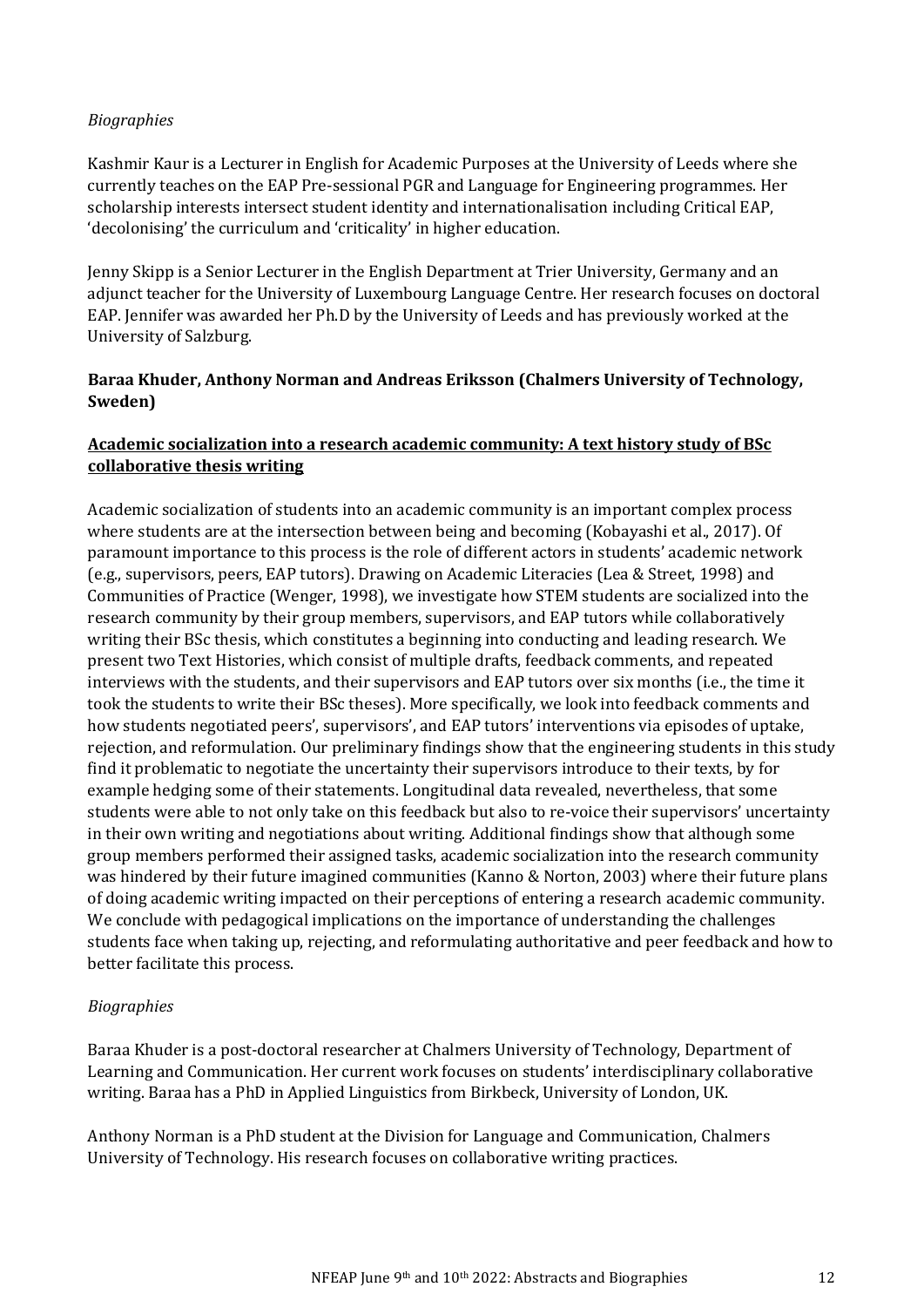Andreas Eriksson is associate professor at the Division for Language and Communication, Chalmers University of Technology. His main research interests are within the fields of writing research, writing pedagogy and the integration of content and language in higher education (ICLHE).

### **\*\*\*\*\*\*\*\*\*\*\*\*\*\*\*\*\*\*\*\*\*\*\*\*\*\*\*Ann Torday Gulden Scholarship Winner\*\*\*\*\*\*\*\*\*\*\*\*\*\*\*\*\*\*\*\*\*\*\*\*\*\*\*\*\***

### **Nicola Latimer, Queen Mary, University of London, UK**

### **The role of task representation in academic reading-into-writing tasks**

Before we write, we have to decide what we are going to write about. For most students in academic settings, this means reading their assignment brief and developing a task representation – a clear understanding of what the question is asking and what their finished essay might look like. This task representation is then used to guide their search for content in the form of selecting and reading academic sources as well as planning their writing.

This presentation reviews the findings of a study which investigated the reading processes of academic writers as they produced a short essay using two academic sources. Eye-tracking, used in conjunction with stimulated recall, revealed how task representation played a key role in the reading to write process. The presentation discusses how well formed task representations appeared to guide more successful writers to read more selectively, setting firm reading goals that enabled them to approach the source texts with preconceived ideas about the type of content required to meet their writing needs.

The presentation concludes by considering the implications of the findings for the way we teach academic writing.

### *Biography*

Nicola Latimer is a Visiting Researcher at the Centre for Research in English Language Learning and Assessment (CRELLA), University of Bedfordshire and also lectures on the MA Applied Linguistics at Queen Mary University London. Her research interests include teaching and assessing L2 reading and writing, and using eye-tracking to investigate reading.

### **Jonathan W. Leader, University of Southampton, UK**

### **In the Beginning is the Contract: Introductions, Intent, and the Interplay between the Familiar and the New**

In Becoming Freud: The Making of a Psychoanalyst, Adam Phillips notices that 'the beginnings of every story have a certain arbitrariness'. While this may well be true, affording writers choice about where to begin, how a writer begins her story looks to be another matter entirely. At its point of departure, I will proffer a note of caution in this presentation, drawing on what novelist Amos Oz2has observed, namely that every writing journey properly begins with 'a kind of contract between writer and reader'. In the context of writing fiction, this contract is generally an implicit and unexplored intention on the part of the writer about how she is going to proceed. In contrast, in academic contexts the terms of a contract should be explicit, formalised in introductory sections to both written texts and oral presentations aimed at articulating statements of intent. Nevertheless, it is still easy to forget about the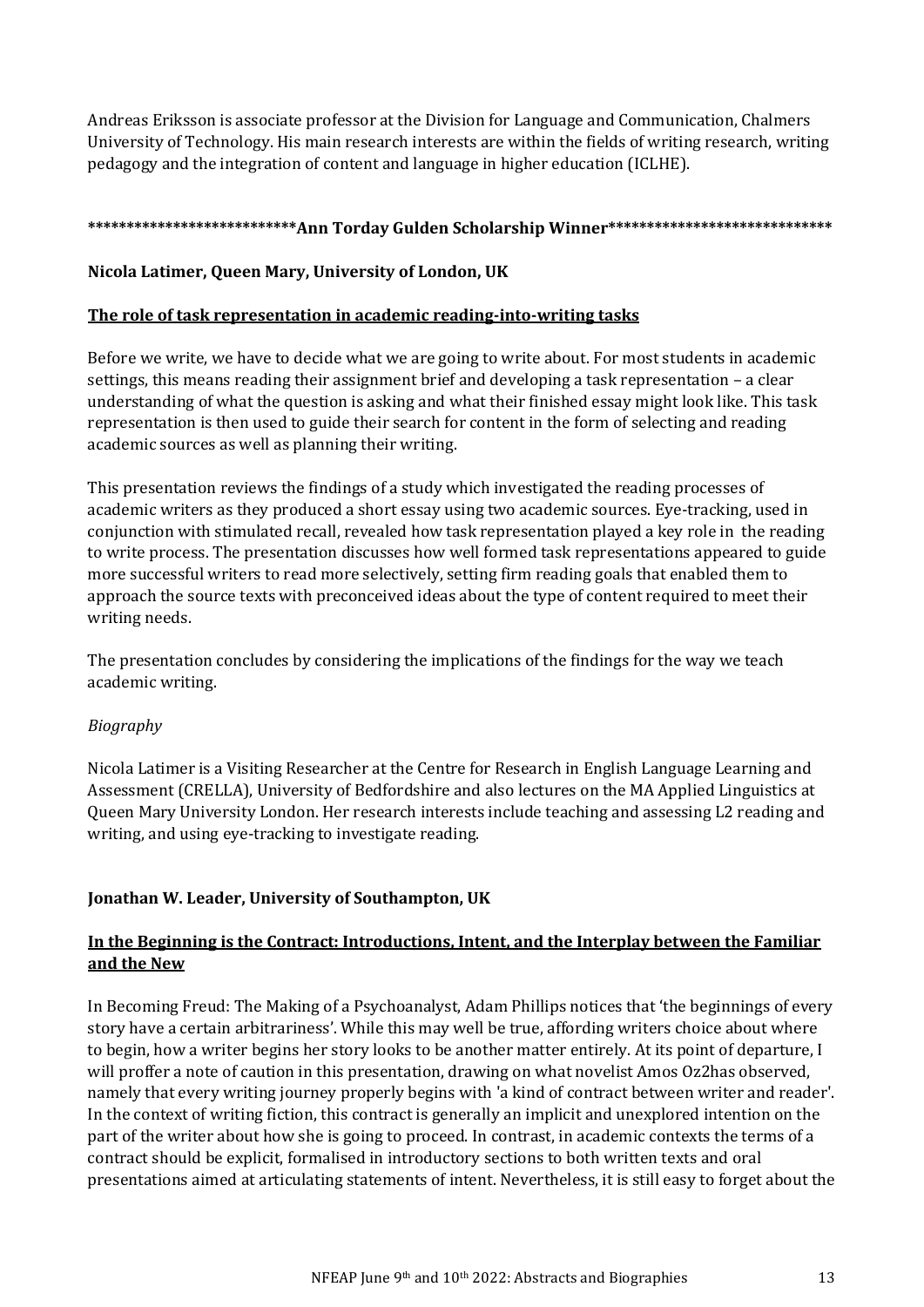fine print (e.g. vocabulary and tense) and the fact that important messages are conveyed in the details of a contract. Also, a contract may promise but fail to deliver, or deliver the "wrong" message, or deliver what it had not promised or deliver a promise only. The challenge for the EAP teacher is to develop in her students skills that will enable them to draft cogent and effective contracts, ones in which weak terms and a lack of fine print are transformed into carefully crafted articles and statements. This presentation offers a pedagogical framework for achieving this by suggesting practical strategies that can be applied in the classroom to get students to think about the type and purpose of information that will leave readers and listeners in no doubt about their intent as they offer new contributions to familiar conversations already taking place in their subject areas.

### References

Phillips, A. (2014) *Becoming Freud: The Making of a Psychoanalyst*. London: Yale University Press. Oz, A. (1999) *The Story Begins: Essays on Literature*. London: Harcourt, Brace & Co.

### *Biography*

A Principal Teaching Fellow at Southampton University, Jonathan is In-sessional Director in the Academic Centre for International Students (ACIS). He designed the Critical and Contextual Thinking core module for Pre-Masters. Jonathan is a Senior Fellow of Advance HE (SFHEA) and researches on the life and writings of Hannah Arendt.

### **Jennifer Lewin, University of Haifa, Israel**

### **Day 1: Meeting Our Students Where They Are**

According to the work of Joseph Harris and others, the emphasis we place on revision in English for Academic Purposes can sometimes take precedence over, or come at the cost of, attending to "the actual concerns and perspectives students bring with them to their writing" (A Teaching Subject: Composition Since 1966). By noticing where students begin when they embark on a writing project, so this argument goes, we can better guide their improvement in the quality of their work. In my paper, I describe an approach to the start of the semester that introduces them to specific metacognitive pieces of writing that will accompany their essays, teaching students how to trace their progress from its beginnings more organically and learn from their developing style and argumentation skills.

### *Biography*

Jennifer Lewin, an assistant professor in the University of Haifa's English department, directs the academic writing program and its two new tutoring centers. She taught previously at University of Kentucky, Boston University, and Sewanee-University of the South. She also teaches, researches, and publishes on early modern literature.

### **Jennifer Macdonald and Ayesha Mushtaq, Dalhousie University, Canada**

### **Internationalization of the Instructional Delivery of EAP Programs**

In response to the recent pandemic, EAP programs have massively transitioned from in-person delivery only to virtual and in-person delivery. This multimode option has paved the way for more access to EAP programs across the globe by removing social, economic, and travel-related barriers for students who - pre-pandemic, would not have considered studying in an EAP program. The impact is a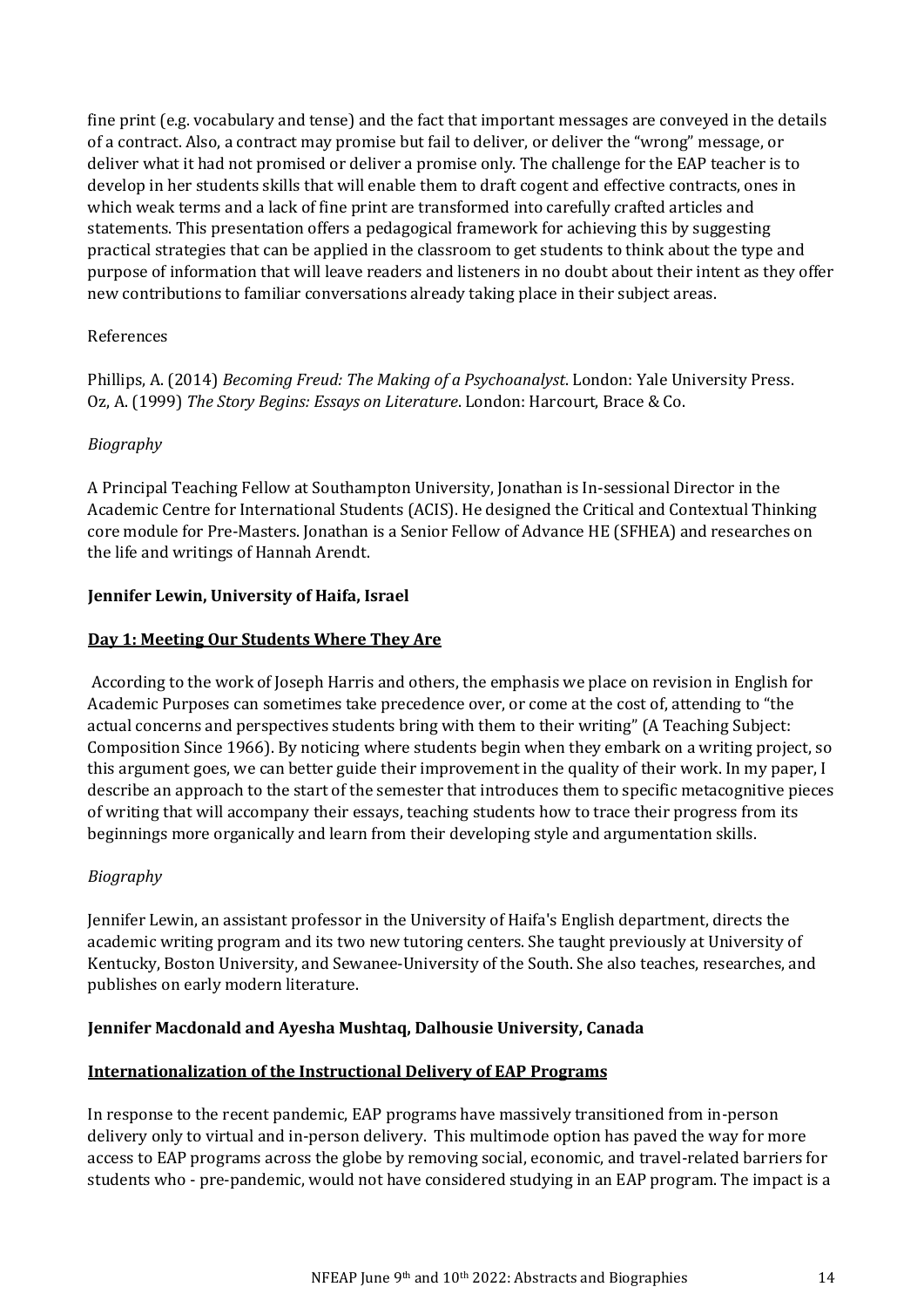socially and economically diverse, multicultural EAP online/in-person context where students bring their own epistemologies and ontologies to the learning environment creating a stronger need for EAP internationalization. So, the question to ask ourselves as language educators in the dawn of this new beginning, post-pandemic is - are our current EAP programs ready for this diversified pool of students and multimode delivery options, and how can we be more prepared to offer culturally relevant language education to a socially, culturally, and economically diverse audience?

This new beginning (post-pandemic) asks for responsible intercultural teaching competence at all levels of the EAP program to meet the demand of this wider audience and newly expanded multimodal capacity of EAP. Intercultural Teaching Competence (ITC) is defined as "the ability of instructors to interact with students in a way that supports the learning of students who are linguistically, culturally, socially or in other ways different from the instructor or from each other, across a very wide definition of perceived difference and group identity" (Dimitrov & Haque, 2016). Using the (ITC) framework, we will identify where gaps in internationalization of the instructional delivery of EAP programs exist, and how can we, as educators, prepare ourselves to rise to this challenge.

In this presentation, we will explore ways of internationalizing the EAP programs through an examination of our current practices as language educators from an ITC framework lens. The participants will gain an understanding of the ITC framework and participate in discussion on the internationalization of the EAP programs through the lens of self-aware professional development.

#### References

- Dimitrov, N. & Haque, A. (2016). Intercultural Teaching Competence: A Multidisciplinary Framework for Instructor Reflection. Intercultural Education: Learning at Intercultural Intersections. 27(5). 437-456. doi:10.1080/14675986.2016.1240502
- Marmolejo, F & Martin-Barbero, S. (2021). Virtual mobility and overseas learning in a post-pandemic world. World Economic Forum.

### *Biographies*

Dr. Jennifer J. MacDonald researches, publishes, and presents on topics at the intersection between critical applied linguistics, internationalization of higher education, and English for academic purposes (EAP). She holds a doctorate from the UCL Institution of Education, London. Her doctoral research tackles the challenges of language policies, politics and pedagogy in the linguistically-diverse context of internationalized Canadian higher education. Her books include an EAP writing textbook, Academic Inquiry 1, Sentences and Paragraphs (with Marcia Kim, Oxford University Press, 2017) and New Perspectives on Pedagogies for English for Academic Purposes (with Carole MacDiarmid, Bloomsbury, 2021). Jennifer is also Director of English Language Studies and University Access at Dalhousie University, Halifax, where she leads a variety of programs in EAP, and teacher and faculty professional development.

Dr. Ayesha Mushtaq is the Associate Director of the English Language Studies Department at Dalhousie University. She has been involved in faculty training in English teaching, international education, university strategic planning, educational leadership and education policy work in higher education contexts. Her research focus is on curriculum internationalization and universities' social responsibility. Her doctoral research is in educational leadership with a focus on an organizational improvement plan on university-wide faculty training and implementation of Curriculum Internationalization.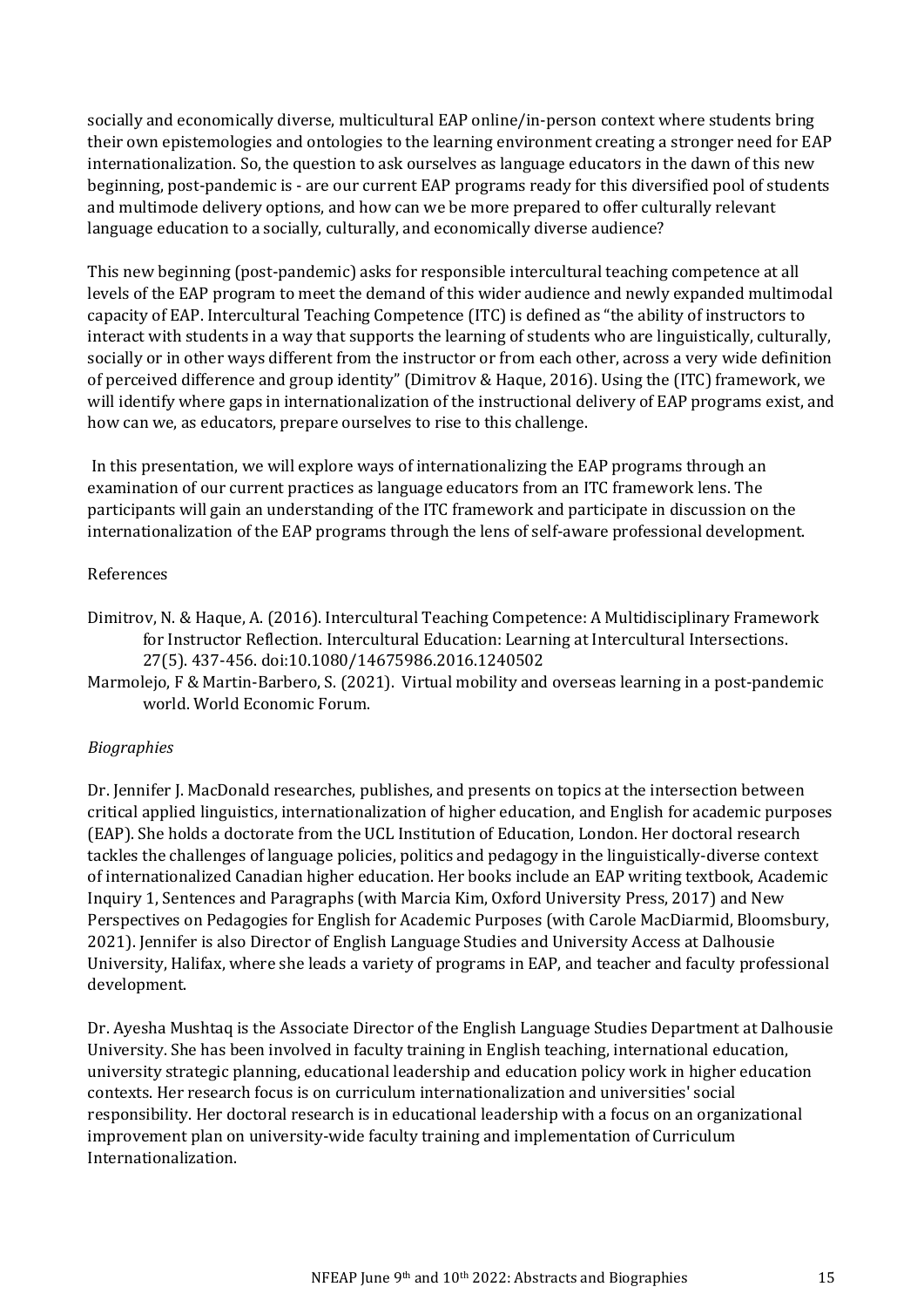### **Aoife Murray and Ellen McCabe, Atlantic Technological University, Ireland**

#### **Developing an Academic Writing Digital Badge**

Academic study is a series of new beginnings for students: their first day, their first assignment. Developing an online Digital Badge in Academic Writing to support our ever-changing student population was an important new beginning for Academic Writing and Instructional Design staff at the Atlantic Technological University (ATU), Sligo. This presentation describes the Digital Badge and presents evidence from its evaluation.

As part of the Innovative Opportunities Transforming Higher Education (iNOTE) project the digital badge was made available to students in October 2020. This self-directed, accessible and interactive programme was designed to develop the academic writing skills of students across all campuses of the ATU. The badge covers seven key topics in academic writing, from introducing the principles of academic writing to higher order concepts such as critical analysis and critical writing.

A unique collaboration between the Academic Writing Centre and Instructional Design resulted in the development of content and technical delivery of the programme. Guided by the principles of Universal Design for Learning (UDL), the badge provides multiple means of engagement with and representation of learning materials (AHEAD, 2021). The badge was developed using the Articulate Rise and Storyline 360 e-learning platform and is hosted on Moodle, the University's Virtual Learning Environment.

In the academic year 2020/2021, 3,356 individual unit badges were awarded and the badge was embedded into 13 modules within 4 departments. An Evaluation revealed that the badge had significantly positive impacts on students' engagement with their learning material, their learning experience and the teaching experience and workflow of staff.

The Digital Badge in Academic Writing and the adoption of UDL principles in our work is a new beginning in how academic writing support is provided to the students and staff at ATU, Sligo.

#### References

- AHEAD (2021) UDL for FET Practitioners: Guidance for Implementing Universal Design for Learning in Irish Further Education and Training. Available at: https://www.solas.ie/f/70398/x/81044b80ce/fet\_practitioners-main.pdf (Accessed on 22nd Feb. 2022).
- Ginty, C. and Duffy, J. (Eds.) (2021) Building Digital Teaching and Learning Capabilities in Higher Education. Galway: Galway-Mayo Institute of Technology. Available at: https://www.digitaled.ie/Book/ (Accessed on 22nd Feb. 2022).

#### *Biographies*

Aoife Murray is an Academic Writing Tutor at the Centre for Enhancement of Learning and Teaching at the Atlantic Technological University, Sligo, Ireland. She has developed an extensive suite of online writing supports, alongside delivering 1:1 writing support and academic writing workshops.

Dr Ellen Mc Cabe is an Instructional Designer with the Centre for Online Learning at the Atlantic Technological University, Sligo, Ireland with a specific interest in student support and the dissemination of inclusive pedagogies. She is currently engaged in the development of online student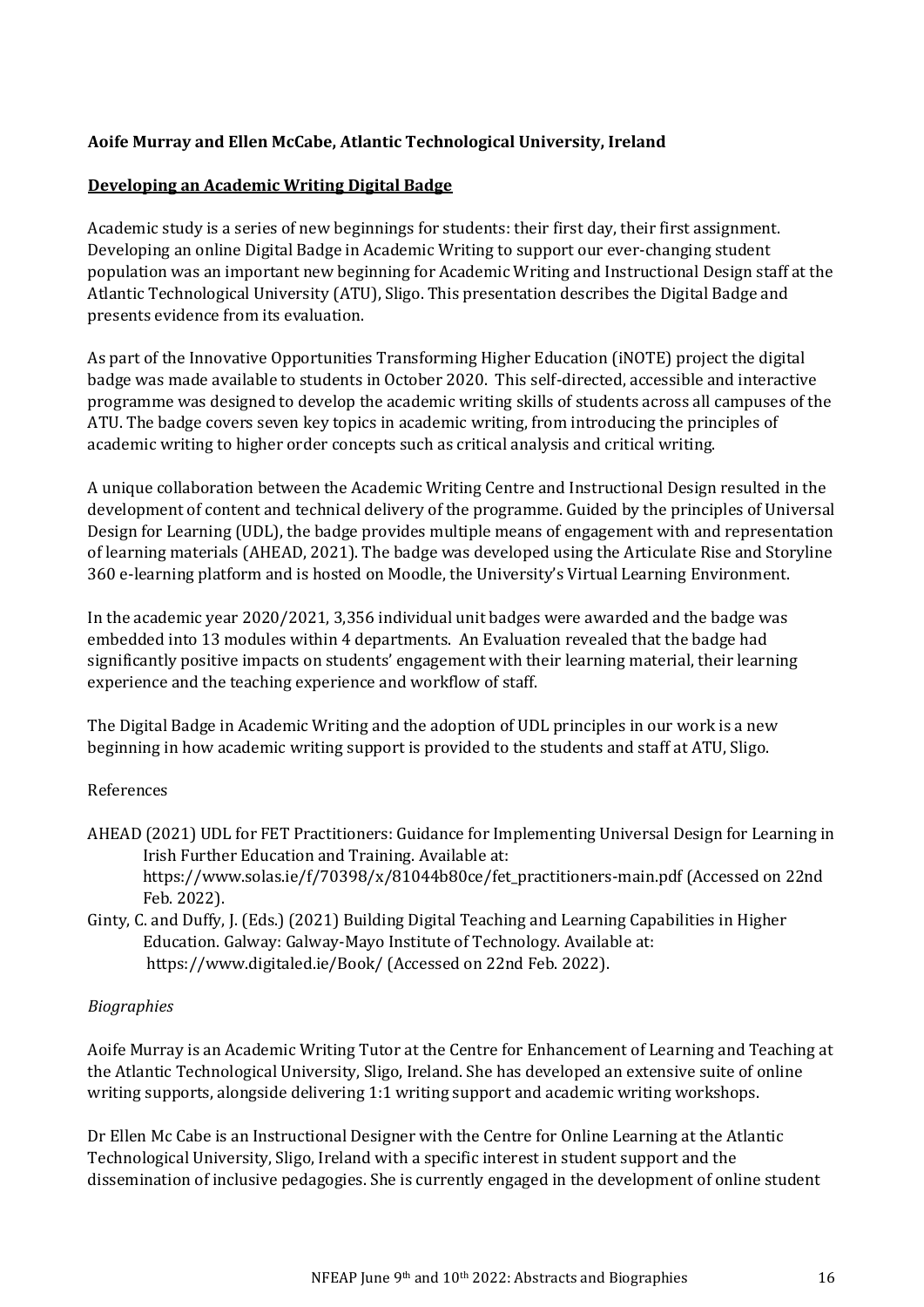supports through the Innovative Opportunities Transforming Education and Higher Education for All projects.

#### **Alfonso Ollero-Gavín, Universidad de Zaragoza, Spain**

### **Scientific communication through Interactive Digital Narratives in Interactive Science Documentaries (ISDOCs)**

The Interactive Science Documentary is an emerging protogenre that involves forms of narration that make use of Web 2.0 affordances to allow for users' interaction with the digital database (Gaudenzi, 2013). In the context of science communication online, interactive documentaries play a key role in disseminating science to diversified audiences and can be considered 'parascientific genres' (Kelly & Miller, 2016), or 'genres, or protogenres, of science communication emerging online that do seem to blur the boundaries between expert and non-expert spheres of discourse'. Notwithstanding, the turn towards digital implies new challenges to genre analysts as regards the use of traditional analytical methodologies to examine Interactive Digital Narratives (IDNs) and their reliance on different modes and media on Web 2.0, the interactive web (Koenitz, 2018)..

In this presentation, I use a case study to analyse an interactive science documentary (ISDoc) and discuss how the IDN and its reliance on scientific narrative modes are construed. For the analysis I draw on Van Dijck's (2006) classification of scientific documentaries (expository, explanatory, reconstructive, speculative) and Koenitz's (2015) framework for understanding the selected IDN. The case study will help to delimit first, the extent to which users have control over the IDN's narrative vectors and second, the tendency towards the explanatory and reconstructive scientific narrative modes, which calls for the beginning of the reconceptualization of scientific narratives within the digital paradigm.

#### References

- Gaudenzi, S. (2013). *The Living Documentary: from representing reality to co-creating reality in digital interactive documentary* (Doctoral dissertation, Goldsmiths College (University of London)).
- Kelly, A. R., and Miller, C. R. (2016). Intersections: Scientific and parascientific communication on the Internet. In A. Gross and J. Buehl, eds., Science and the Internet: Communicating Knowledge in a Digital Age. Amityville, NY: Baywood, pp. 221–245.
- Koenitz, H. (2018). Thoughts on a discipline for the study of interactive digital narratives. In International Conference on Interactive Digital Storytelling (pp. 36-49). Springer, Cham.
- Van Dijck, J. (2006). Picturizing science: The science documentary as multimedia spectacle. International Journal of Cultural Studies, 9(1), 5-24.

### *Biography*

I am a PhD candidate in English Studies at the University of Zaragoza. My main research interests is genre analysis. I aim to understand digital genres of science and, in particular, how multimodal genres can today be used by scientists to make science accessible and attractive to non-expert audiences, and by the latter, to democratise the interests of scientific research in a context of cloud economy.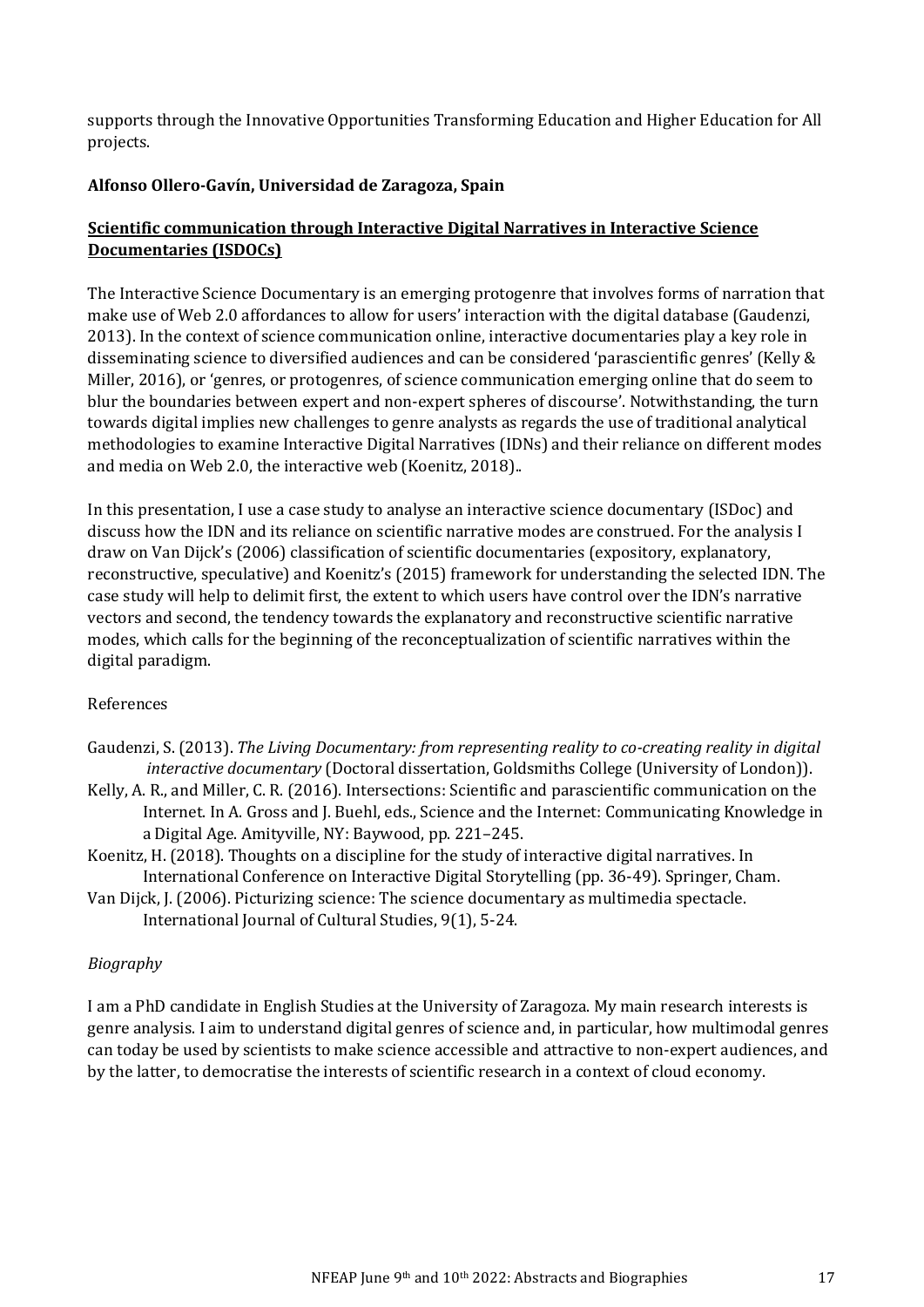### **Jennifer Sizer, University of Portsmouth, UK**

### **In the beginning we are all novices: textography as initial needs analysis for English for Specific Academic Purposes (ESAP)**

Many EAP Practitioners (PEAPs) are lucky enough to meet and work with students at the start of their studies whether this is during pre-sessional courses, induction week welcomes or the first few weeks of teaching. Hyland (2002) suggests we should go 'as far as we can' in terms of specificity in EAP but this can be a challenge when the students are new to university and the subject is new to PEAPs and sometimes even new to the students themselves. These new and unfamiliar subject areas with their occluded genres (Swales, 1996) and subject-specific language can be difficult for both students and staff to navigate. This unfamiliarity is even more acute on courses that expect students to enter a professional community of practice as novices (Morton 2012) and/or have not been able to study a similar subject area previously e.g. at A-level/BTEC (QAA 2019) such as architecture. Academic writing in some subjects areas can present EAP practitioners with so many of Donald Rumsfeld's infamous known unknowns as well as unknown unknowns. This presentation will first explore how PEAPs can develop a greater understanding of a specific subject area's expectations, genres and writing norms through textographic methods (textual analysis + ethnography). Finally, the presenter will also share and reflect on some initial findings from the beginnings of an educational doctorate research project using textography to explore and understand the language use of architecture students.

### References

- Hyland, K. (2002). Specificity revisited: How far should we go now? *English for specific purposes*, *21*(4), 385-395.
- Morton, J. (2012). Communities of practice in higher education: A challenge from the discipline of architecture. Linguistics and Education, 23, 100-111. doi:10.1016/j.linged.2011.04.002
- Quality Assurance Agency (QAA). (2019). Subject Benchmark Statement for History of Art, Architecture and Design
- Swales, J. (1996). Occluded genres in the academy. In E. Ventola & A. Mauranen (Eds.), *Academic writing: Intercultural and textual issues.* John Benjamins 45-58.

### *Biography*

Jennifer Sizer is a Senior Lecturer at the School of Languages and Applied Linguistics at the University of Portsmouth. She is currently working on her Educational Doctorate research project concerning the language of architecture at university. Her main research interests include linguistics and English for Academic Purposes (EAP).

### **Ingrid Stock, Norwegian University of Science and Technology; Andrea Karsten, Paderborn University, Germany; Nancy Lea Eik-Nes, Norwegian University of Science and Technology**

### **Entering the world of academic argumentation: using knowledge telling and knowledge transforming to shed light on students' engagement with sources**

When students enter higher education, they soon realize that expectations regarding writing and argumentation differ from what they experienced in school. They are expected to argue academically, based on their field's perspectives, theories and methods. Academic argumentation implies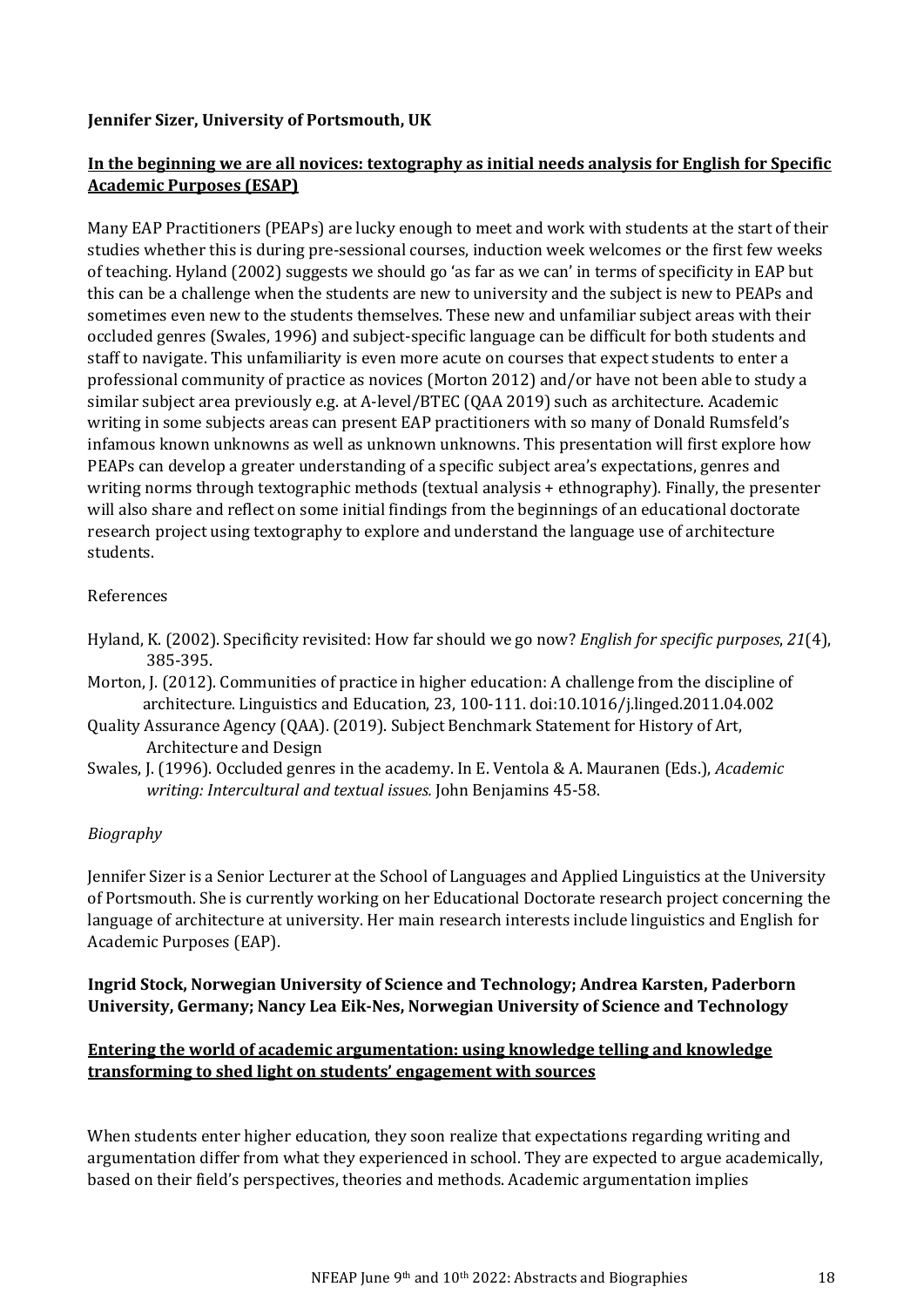engagement with the established knowledge in the field, where students draw upon relevant sources and use them actively in their writing (Brent, 2017; Wingate, 2012). Unfortunately, these expectations concerning academic argumentation are often not obvious for students. If referencing and source use are brought up at all, the focus is often limited to formal conventions or the issue of plagiarism.

The aim of our study was to explore students' practices of using sources in their textual argumentation in their bachelor theses. We reconceptualized the well-known concepts of *knowledge telling* and *knowledge transforming* from cognitive writing research (Bereiter & Scardamalia, 1987), and linked them to Bakhtin's (1981, p. 345) understanding that the writer's own words gradually evolve out of others' words. In our reconceptualization, we understand *knowledge telling* as reproducing or retelling the source's words, and *knowledge transforming* as active engagement with the source's words, where writers interact with others' words to develop their own argument.

Through our analysis of students' use of sources in 15 bachelor theses from the humanities, we arrived at two continua between knowledge telling and knowledge transforming. These continua illustrate the complexity of referencing and gradients of students' engagement with sources. Together with specific examples from the data, the continua provide a useful contribution to writing pedagogy, going beyond technical issues of source use. Explicit knowledge of various ways of using sources can help students understand the largely implicit disciplinary conventions for using sources in academic writing.

### References

Bakhtin, M. (1981). *The dialogic imagination: Four essays*. University of Texas Press.

- Bereiter, C. & Scardamalia, M. (1987). *The psychology of written composition*. Lawrence Erlbaum Associates.
- Brent, D. (2017). Senior students' perceptions of entering a research community. *Written Communication, 34*(3), 333-355.
- Wingate, U. (2012). 'Argument!' Helping students understand what essay writing is about. *Journal of English for Academic Purposes, 11*(2), 145-154. *Biographies*

### *Biographies*

Ingrid Stock is an Associate Professor of Applied Linguistics in the Department of Language and Literature at the Norwegian University of Science and Technology in Trondheim, Norway (NTNU). Her research focuses on academic writing with a special interest in student writing and identity related issues.

Andrea Karsten directs the Writing Center at Paderborn University, Germany. Her research addresses the interaction between academic writing and enculturation into disciplinary communities, the analysis of voice(s) in utterances and texts and the development of qualitative methods in writing process studies.

Nancy Lea Eik-Nes is Associate Professor Emerita of Applied Linguistics in the Department of Language and Literature at the Norwegian University of Science and Technology (NTNU), Trondheim, Norway. Her research interests include developing disciplinary identity through writing

### **Katherine (Kate) Taylor, University of Leeds, UK**

### **Renewing teachers' practice(s): Starting over. And over. And over.**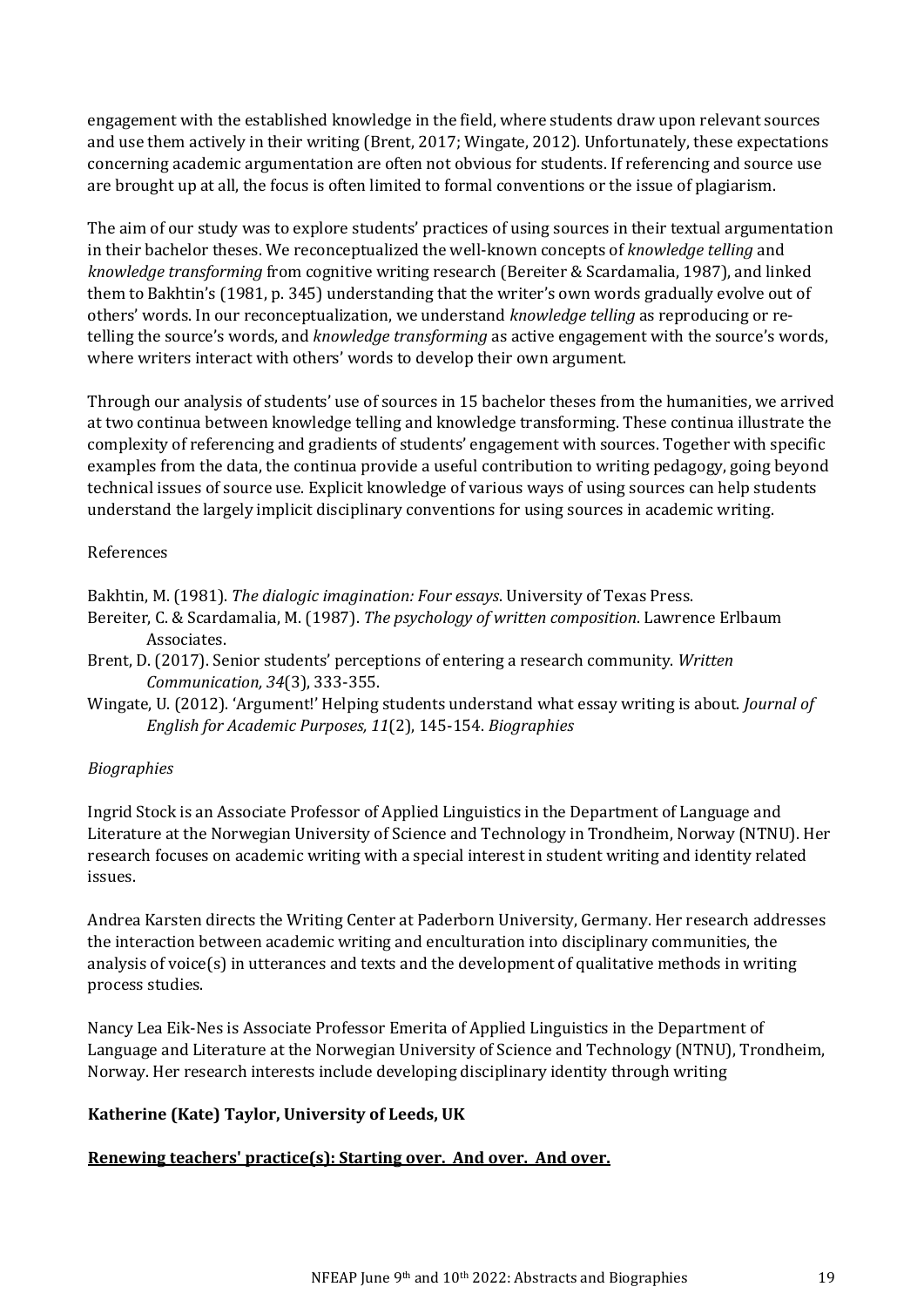Much of my work supporting the development of PhD-students-as-writers focusses on 'beginnings', of transitions to multiple, new cultures e.g. the UK; English universities; research not taught candidatures; unfamiliar (inter)disciplines. And I accompany them encountering further 'starts' throughout their PhD journey: upgrading; entering the field; first conference or publication; and ultimately thesis submission and viva.

However, what is experienced as hopefully, even excitingly, novel by learners can be experienced as the opposite by their teachers, as exemplified by a comment from a colleague returning from maternity leave: 'Why am I still teaching presentation skills!' This prompted me to reflect on beginnings from a teacher rather than learner perspective:

- do we teach (the same) projects/modules/topics or (different/new) people/learners each academic cycle?
- do we have/choose to teach in the same way or does the recurrent nature of teaching afford us possibilities/compel us to renew our practice(s)?
- does 'experienced' just mean doing the same teacherly things better or continuing to extend experience by seeking/trying out the new?
- does 'new' (have to) mean innovation, continual 'becoming' (Hodkinson, Biesta & James, 2008) - or 'being': remaining where we are now, recombining/reassessing the known/familiar into fresh, deeper understanding? (Mason, 2002)
- how much is Learning and Teaching innovation driven by institutional imperatives e.g. the 'excellence' agenda, rather than by genuine pedagogical concerns to do the fundamentals well enough?

I discuss these issues drawing on my own research (Taylor, 2017; Taylor 2018) which explores practice-based learning from the perspective of various, enabling temporalities: continuity; discontinuity; recurrence; tempo; and presence. I will argue that such a temporal lens can help us better understand our own L&T contexts; our own professional development desires and needs; and our relationship to the 'the new'.

### References

- Hodkinson, P., Biesta, G. and James, D. (2008) 'Understanding Learning Culturally: Overcoming the Dualism Between Social and Individual Views of Learning.' *Vocations and Learning*.
- Mason, J. (2002) *Researching your own practice: the discipline of noticing.*
- Taylor, K. (2017) *Temporalities of Learning: Lessons from Allotment Gardeners.* PhD Thesis. Birkbeck, University of London.
- Taylor, K. (2018) 'Temporalities of learning: lessons from a socio-material study of allotment gardening practice' *Studies in Continuing Education*

### *Biography*

A teacher for over 30 years - and lifelong learner - Kate has worked at Leeds University since 2006, setting up the PhD in-sessional language programme in 2014, which she continues to lead. She is also now involved in supervisor development. Her teaching is underpinned by a practice-based approach to learning.

**Karin Whiteside, University of Reading, UK; Maggie Charles, University Oxford, UK; Ahmed Halil, Selcuk University, Turkey; Michael Jenkins, University of Edinburgh, UK** 

### **Helping beginner researchers begin: Genre analysis and teaching materials for writing grant proposal summaries**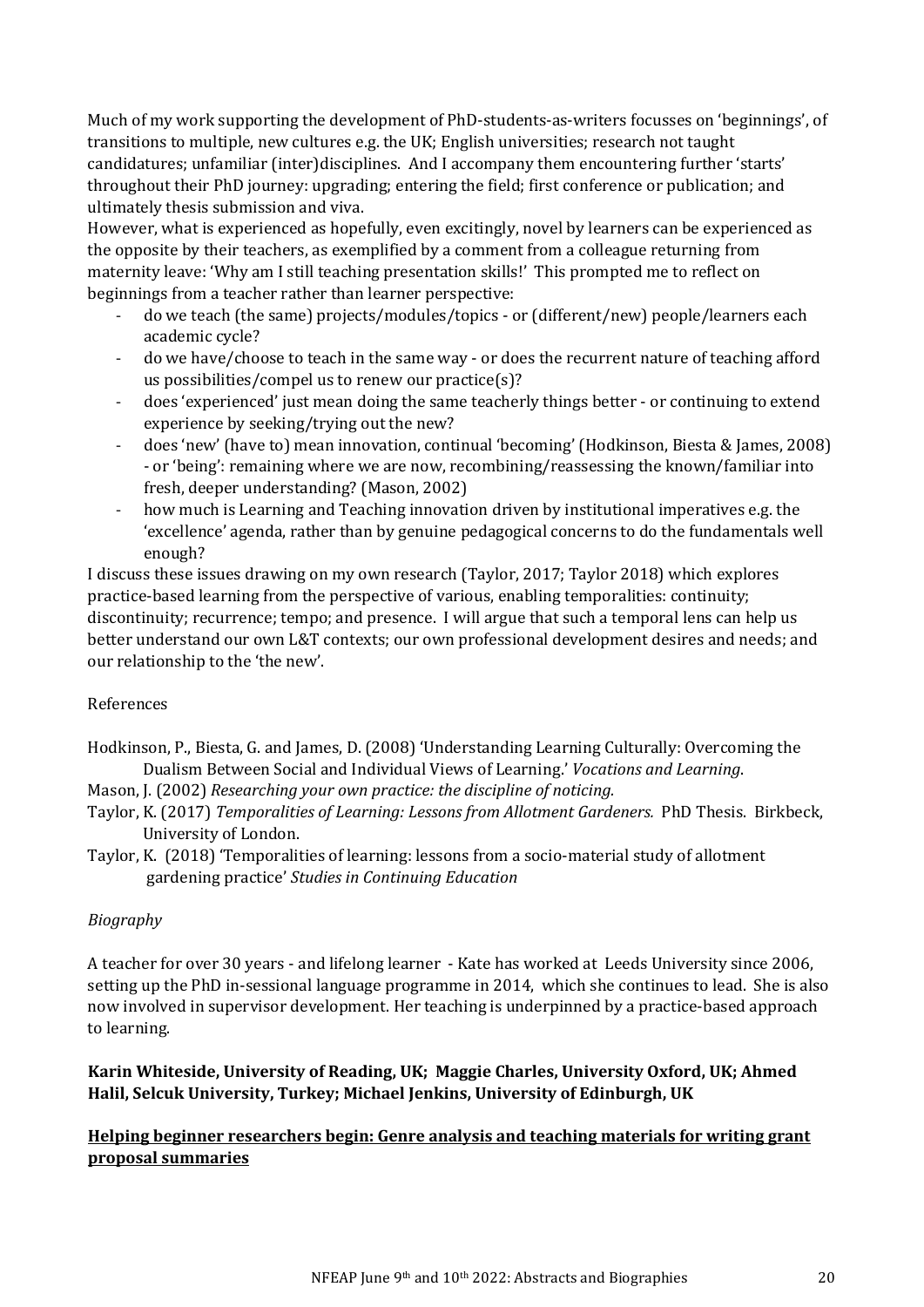The grant proposal is among the most high-stakes genres in academia, since success in gaining funding enables researchers to pursue research, publish their work and advance their careers (Connor & Mauranen, 1999). However, proposals are an occluded genre (Swales, 1996), which makes them particularly challenging for beginner researchers to write. The abstract/summary may be considered the beginning of the proposal, since it is generally the first section read by assessors. However, despite growing research interest (Feng & Shi, 2004; Flowerdew, 2016; Matzler, 2021), work on summaries written by beginner researchers is very limited; most studies examine proposals by expert researchers.

This paper analyses a corpus of proposal summaries written by learners with Arabic L1 who are beginners in applying for research grants. It addresses the research question: *What is the generic structure of beginner researchers' summaries?*  The purpose of the research is to provide material for teaching proposal summary writing.

Learners are exiled Syrian academics on the Council for At-Risk Academics (Cara) Syria Programme. This charity offers grants for research projects conducted by Syrian participants. Thirty-two proposals were submitted for projects in a wide range of disciplines, each containing a summary of 500 words maximum. A summary corpus (12,292 words) was compiled and genre analysis was conducted by the Syrian and UK team, using a three-move ten-step structure based on Feng and Shi (2004). Findings show that six writers (19%) omit Move 3 *Claiming potential contributions*. Moreover, only 44% of summaries contain the *Achievements* step in Move 3, which describes anticipated results. This underuse means that beginners' summaries lose the opportunity to present the outcomes of their research positively, making it potentially less attractive to funders.

Such findings shed light on issues faced by beginner proposal writers; this paper reports further results and discusses examples of the pedagogic materials.

### References

- Connor, U., & Mauranen, A. (1999). Linguistic analysis of grant proposals: European Union research grants. *English for Specific Purposes*, *18*(1), 47–62.
- Feng, H., & Shi, L. (2004). Genre analysis of research grant proposals. *LSP and Professional Communication*, *4*, 8–32.
- Flowerdew, L. (2016). A genre-inspired and lexico-grammatical approach for helping postgraduate students craft research grant proposals. *English for Specific Purposes*, *42*, 1–12. https://doi.org/10.1016/j.esp.2015.10.001

### *Biographies*

Karin Whiteside has worked in EAP since 2004. She is currently Head of EAP at the University of Reading, teaches doctoral research writing, and works on the EAP strand of the Cara programme for exiled Syrian academics. Her scholarship interests include genre, disciplinarity and EAP corpus approaches.

Maggie Charles taught EAP at Oxford University for many years; she currently works on the CARA EAP programme for exiled Syrian academics. Her research interests lie in the analysis of academic discourse and corpus use in EAP writing pedagogy. She recently co-edited 'Corpora in ESP/EAP Writing Instruction' with Frankenberg-Garcia (2021).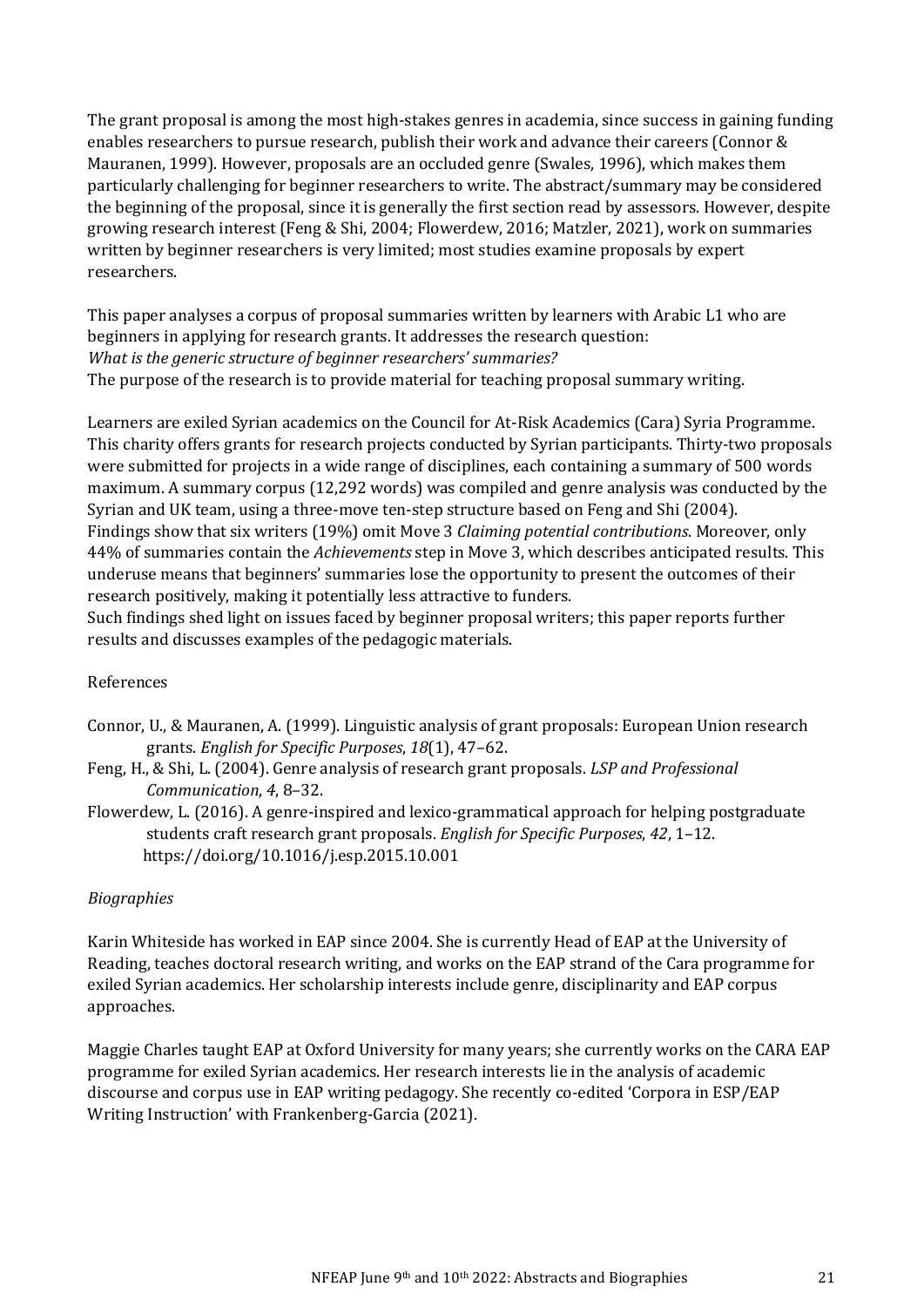Ahmed Halil has been working in teaching Arabic for non native speakers since 2012. Last two years has been teaching at the Arabic - Turkish translation and interpreting department. His scholarship interests are Language, Literature (especially short story) and translation.

Michael Jenkins has taught English and managed language teaching for over 30 years in Further and Higher Education. He was the Head of EAP and community language teaching at the Centre for open Learning at the University of Edinburgh for 10 years He is now working freelance concentrating on English language teaching for refugee academics.

Dr. Deirdre Daly is a Lecturer in EAP and in Philosophy. She works at the English Language Centre and at the Academic Skills Centre in Goldsmiths College. She is also a trained writing retreat facilitator. She is research active in two areas: academic writing and modern European philosophy.

### **Andrea Williams, University of Toronto, Canada**

### **The Forgotten Beginning of Student Writing: Instructor Assignment Prompts**

When studying academic writing development, it easy to forget that undergraduate student writing is almost always a response to instructor assignment prompts. Such prompts are thus one of the most important genres that instructors write, and developing purposeful, relevant, and appropriate assignments with clearly articulated rationales, processes, and evaluation criteria requires considerable time and expertise. However, writing assignment prompts are low-value genres in the academy, which is reflected in the terminological confusion around "assignment": the same word is used to refer to both the written prompts instructors write for students and to the writing that students do in response to such prompts. Despite their marginal status as a genre and as an object of study, this paper argues that assignment prompts are important not just for student writing development, but instructor development and status. I analyze recent efforts to increase the value of assignment prompts and their creators/adaptors through assignment libraries and the journal *Prompt*, which borrow features from research articles such as peer review and authorship.

Until recently, writing assignment prompts have been viewed mainly as a means of enhancing students' genre awareness (Clark 2005). We know less about how instructors view assignment prompts. In Polk's study of the contextual factors that influence instructor assignment design (2019), he argues that writing assignments and other teaching genres constitute an occluded genre compared to research genres (Swales, 1996). Whereas scholarship has codified citation practices, there are no consistent ways of citing or giving credit to assignment creators and adaptors (instructor "uptake" Freadman, 2020), which makes the circulation of assignments difficult to trace. This paper uses genre theory to call for greater attention not to how assignment prompts travel within and across courses, disciplines, institutions and how this circulation influences faculty development and identity of EAP instructors and the field itself.

### References

Clark, I. (2005). A Genre Approach to Writing Assignments. *Composition Forum 14*(2) Freadman, A. (2020). A Tardy Uptake. *Discourse and Writing/Redactologie, 30,* DOI[: https://doi.org/10.31468/cjsdwr.781](https://doi.org/10.31468/cjsdwr.781)

Polk, T. (2019). The material contexts of writing assignment design. *The WAC Journal*, *30,* 86-107. <https://wac.colostate.edu/docs/journal/vol30/polk.pdf>

*Prompt: A journal of academic writing assignments*.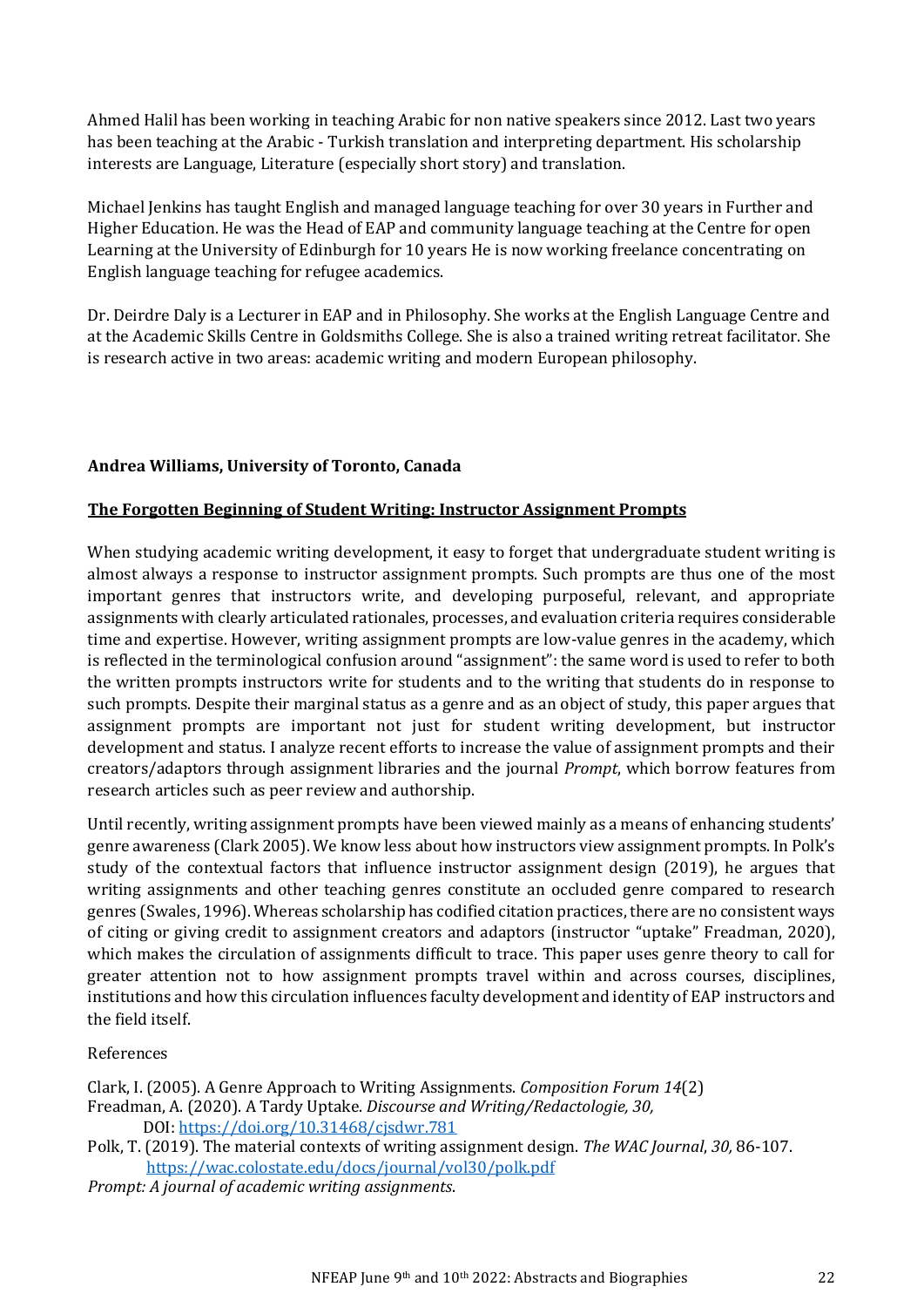https://thepromptjournal.com/index.php/prompt/ Swales, J. (1996). Occluded Genres in the Academy: The Case of the Submission Letter.

### *Biography*

Andrea Williams is Associate Professor and Director of Writing and Rhetoric at Innis College at the University of Toronto where she also leads a Writing Across the Curriculum program. She is currently working on a book-length project on the role of assignments in higher education.

### **Xiaoyu Xu, City University of Hong Kong**

### **Interpersonal language in MOOC lectures: comparing a high-rated and a low-rated course**

The last ten years have seen exponential growth in the adoption of online lecturing in higher education. Technological advances have made it possible for hundreds of universities to offer massive open online courses (MOOCs) to millions of students worldwide. As lecturers begin their journey of online teaching, many find MOOC lecture more challenging than other online lecture genres as it is typically pre-recorded, monologic, and asynchronous. In fact, many educational studies reported that MOOCs tend to have an extremely high dropout rate (approximately 87%) due to a lack of interpersonal connection in the asynchronous virtual space. Interviews with students have also revealed that a lecturer's interpersonal tone is crucial in shortening the psychological distance when they watch the pre-recorded videos. However, the paucity of applied linguistic research on interpersonal language in MOOC lectures means that it is unclear how the interpersonal tone preferred by students can be realised discursively. Therefore, this paper attempts to 1) capture the discursive instances by modelling an engagement framework and 2) identify particularly useful discursive strategies by comparing a high-rated and a low-rated engineering MOOC course from Coursera. The findings show that the lecture of the high-rated course constantly anticipated the putative learners' state of mind (e.g., joining, leaving, knowledge gap, knowledge fragmentation, difficulty, isolation, frustration and confusion). In order to address these anticipations, he constructed a discourse that performs several interpersonal functions (e.g., salutations, preemptive corrections/instructions, entertaining, community building, relating to familiar scenarios, offering alternatives, motivation, reassurance, empathy and highlighting the rationale). On the other hand, the low-rated course mostly anticipated and addressed 'knowledge gap' and 'difficulty' but overlooked 'emotions'. The findings shed light on how lecturers can use interpersonal language in pre-recorded lectures to ensure that students are engaged, which can help increase the completion rate of online courses.

### *Biography*

Xiaoyu Xu is an assistant professor at City University of Hong Kong and a former lecturer at Coventry University in the UK. Her research focuses on audience engagement in scholarly communication and EAP/ESP virtual communication. She has published in journals such as English for Specific Purposes, JEAP, and Text & Talk.

### **Turi Marte Brandt Ånerud, Norwegian University of Science and Technology**

### **Supervision as a bridging activity**

To write a master's thesis is to begin writing in a new way, which can be difficult, confusing, and scary. So, you turn to your supervisor. This study aims to contribute with empirical knowledge about what happens in supervision on master's theses and how students learn to write field specific through this